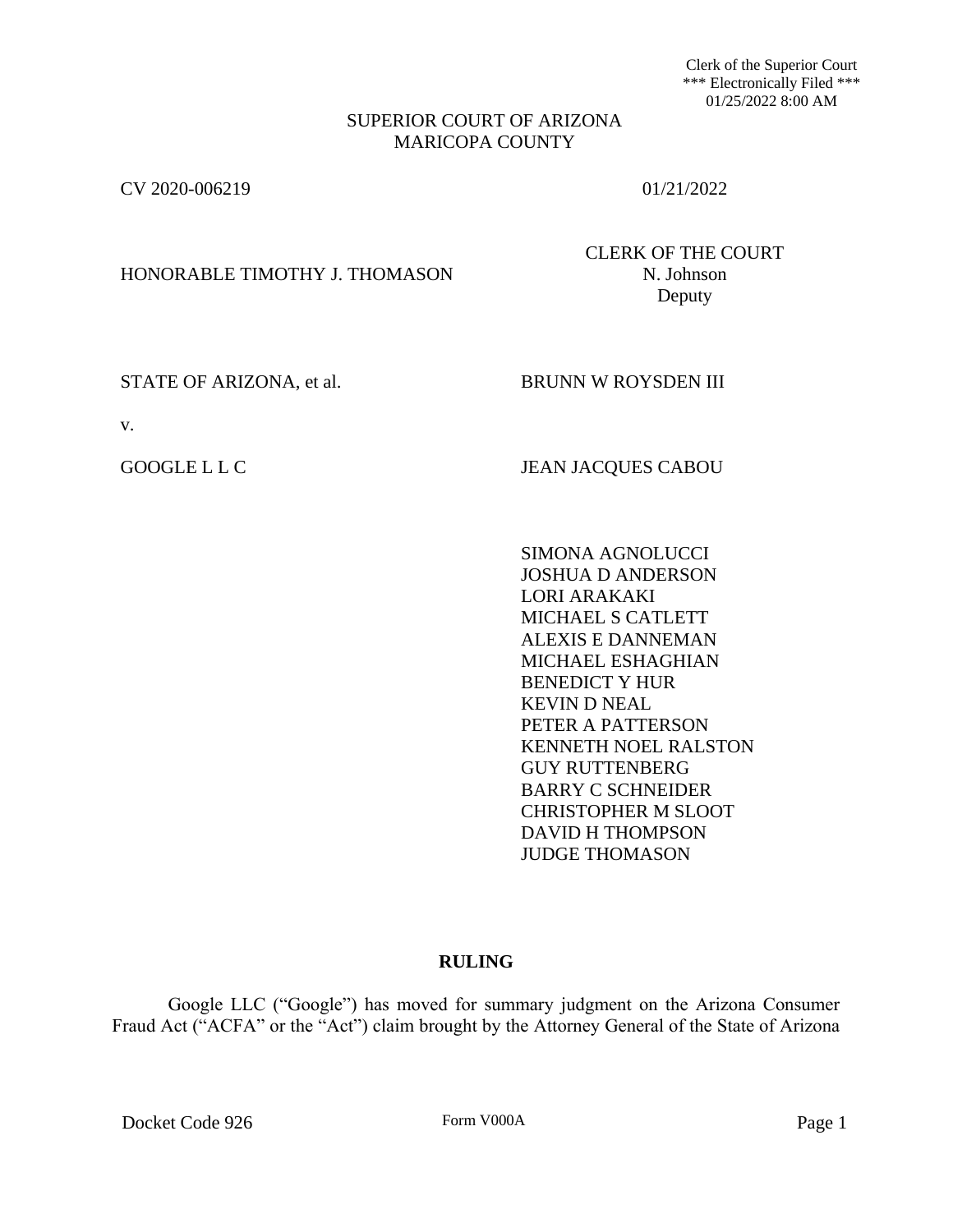CV 2020-006219 01/21/2022

(the "AG" or the "State"). The Court has considered the Motion, Response and Reply,<sup>1</sup> along with the arguments of counsel.<sup>2</sup>

# **INTRODUCTION**

The State accuses Google of misleading consumers about how and when it collects location information from various settings. Google has moved for summary judgment. Google's Motion argues that the alleged fraud or deceit was not made in connection with the sale or advertisement of merchandise, a requirement under the ACFA.

Google markets several devices to consumers online through the Google Store website, including smartphones. Google claims that its marketing of these devices has never concerned Google's handling of users' location data, or the functionalities at issue in this litigation: Location History ("LH"), Location Reporting, Location Sharing, Web & App Activity ("WAA"), Supplemental WAA ("sWAA"), WiFi, WiFi Scanning, Bluetooth Scanning, Device Location, Google Location Accuracy, app-level permissions, or Ad Personalization.

Google also offers dozens of apps to users, which are pre-installed on devices "free" of charge, including Maps, Translate, YouTube and Gmail. These apps collect user location data. Google points out that the State does not allege that these apps were deceptively marketed.

<sup>&</sup>lt;sup>1</sup> The State has moved to strike Google's Response to the plaintiff's Controverting Statement of Facts ("Controverting Response"). Google's Controverting Response consists of 16 single-spaced pages purporting to controvert the State's contravention of Google's Statement of Facts. The Controverting Response is in addition to the 51 single-spaced pages Google filed in Response to plaintiff's Separate Statement of Facts. Thus, Google submitted the equivalent of over 100 double-spaced pages trying to convince the Court there is no factual dispute here. The submission of this vast amount of material was, for the most part, completely unhelpful to the Court. Moreover, submitting reams of material hardly supports Google's contention that there are no issues of material fact.

The State is correct that Rule 56(c) does not authorize the filing of the Controverting Response. The Court further notes that Rule 5.2(b)(1)(F) requires that, with limited exceptions, all documents filed with the Court must be doublespaced. Statements of fact and controverting statements are no exception. The Court is, however, reluctant to strike Google's Controverting Response in this instance. The Court likely would have granted leave to Google to submit the Controverting Response, had it asked for leave to do so, as it should have. As such, the State's Motion to Strike is denied. The Court admonishes the parties to follow the rules in future submissions.

<sup>&</sup>lt;sup>2</sup> The State improperly cited three new cases in the slide show presented at oral argument. None of the cases really help the State. In fact, the *Norman Gershman* case was completely mis-cited by the State. The State provided a quote from the case that ostensibly denied summary judgment. In reality, just the opposite occurred: "Given this statutory limitation, it is clear that post-sale representations which are not connected to the sale of advertisement of the vehicle do not constitute consumer fraud under the Act. Therefore, Burton is entitled to summary judgment as to Count V of the Complaint based upon any alleged post sale representations." *Norman Gershman's Things to Wear, Inc. v. Mercedes-Benz of N. Am., Inc.,* 558 A.2d 1066,1074 (Del. Super. Ct. 1989), *aff'd on other grounds*, 596 A.2d 1358 (Del. 1991).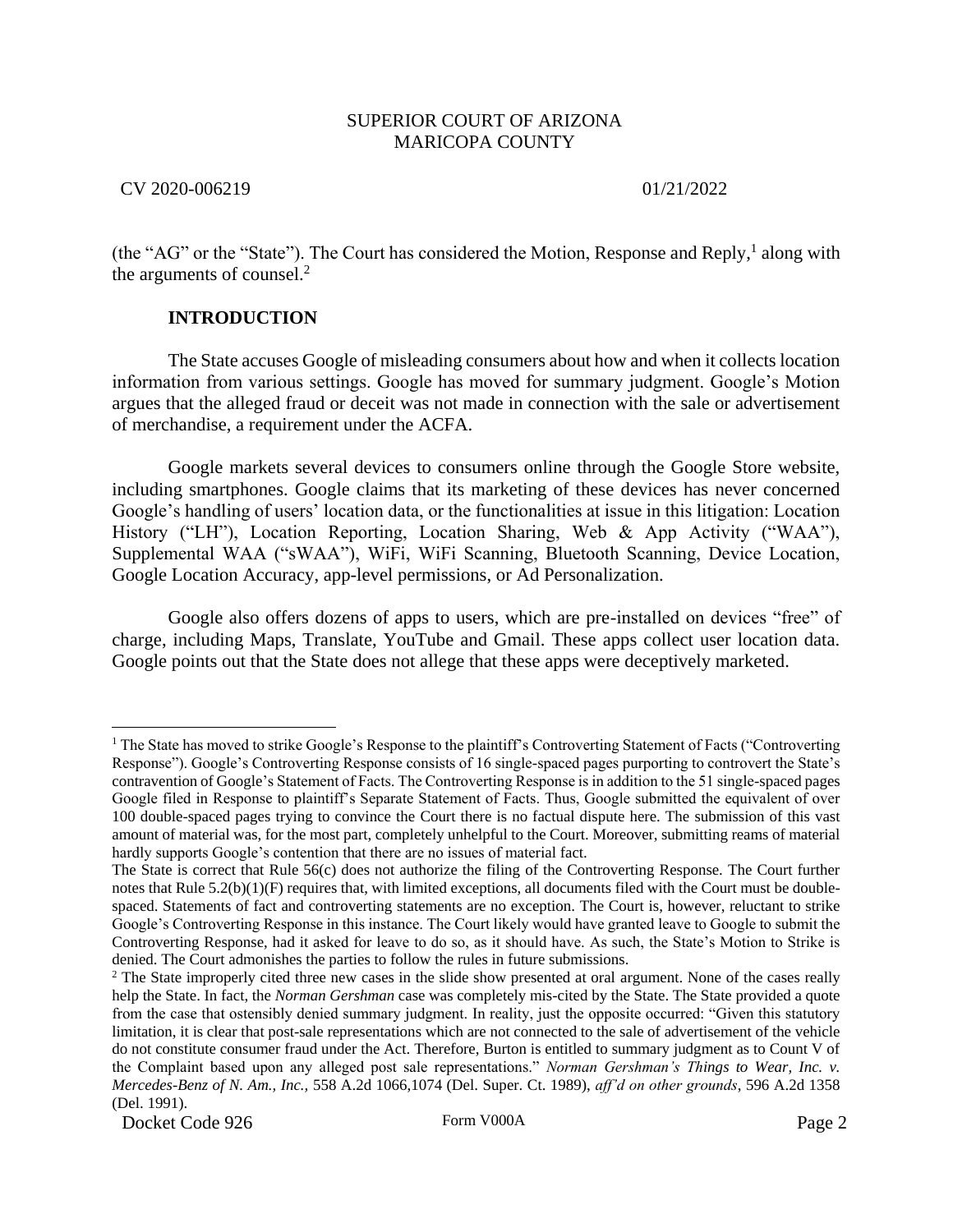CV 2020-006219 01/21/2022

Google's primary argument is that the matters that the State complains about occur after the purchase of merchandise. Google contends that the collection, storage and use of location data fundamentally concern only post-sale conduct, unconnected to the bargaining process attendant to the purchase of merchandise. This post-sale conduct is, according to Google, not actionable under the ACFA.

For example, LH is a retrospective record of where users go with their devices, after users purchase them, set them up, create and sign into their Google accounts on the devices, opt into LH and use the devices. WAA is likewise a retrospective record of users' interaction with Google products, after users purchase and set up devices, then use them to interact with Google's products. Google argues that none of this conduct is connected to the sale or advertisement of merchandise.

The State contends, on the other hand, that there are multiple reasons why Google's Motion should be denied. For example, the State alleges that Google did engage in deceptive sales of Nexus and Pixel phones and Android devices. Specifically, the State asserts that Google programed the devices before they were sold with the ability to track user location data and did not tell users that the tracking settings could not be disabled.

Google's deceptive conduct is also alleged to include ongoing transactions, where Google provides services (search results through apps) in exchange for user data. Google allegedly misrepresents when and how it acquires and uses users' location data, it obtains in exchange for its search services. Google then allegedly monetizes the allegedly deceptively acquired data by matching users with targeted advertisements. The State argues there are fact questions about whether Google's allegedly deceitful conduct occurred in connection with consumer sales.

# **SUMMARY OF THE STATE'S FACTUAL ALLEGATIONS**

### **The State's Allegation that Google Collects and Monetizes User Location Data**

The State alleges that Google's deception is in connection with the sale or advertisement of merchandise in several different respects. Google allegedly uses purportedly "free" apps and other services, as well as software embedded in Android devices, to (1) gather data about users and (2) target ad placements to those users. Google profits, as advertisers bid more to appear "higher" in search results and in more relevant search locations.

The State contends that Google's deceptive and unfair practices and omissions enable it to collect user location data. For example, when a consumer buys an Android device, it comes preloaded with functions "configured to provide Google with the ability to collect, store and exploit a user's locations information through the software on the device." These functions include sensors in the device, as well as settings that are either part of the users' Google account or the Android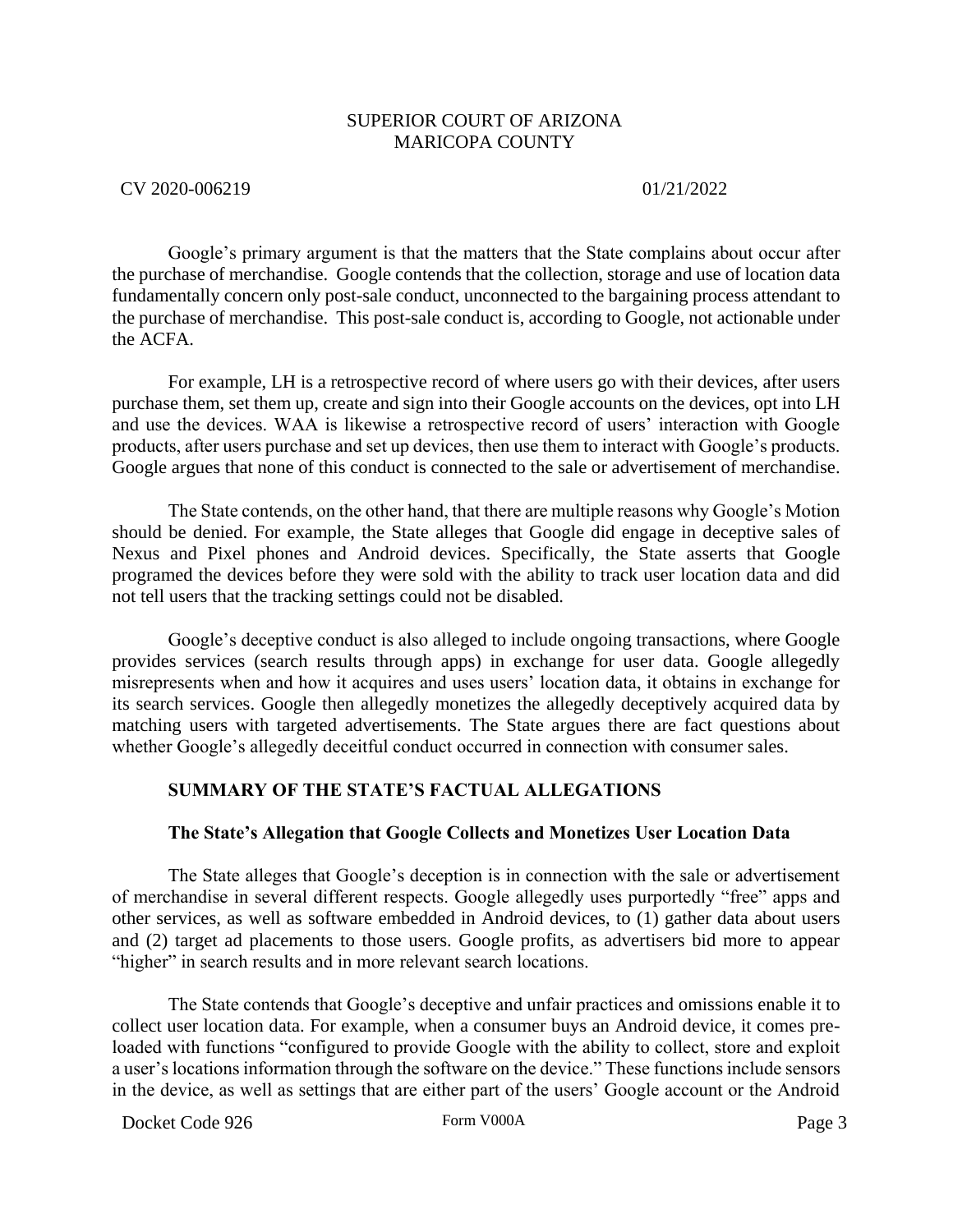### CV 2020-006219 01/21/2022

OS (e.g., LH, WAA, WiFi and WiFi scanning). Some of the settings, such as WAA, are preenabled; by default, Google uses them to collect location data.

Google also collects, stores and exploits location data whenever users interact with Google's apps, products and services. Services such as IPGeo and Oolong collect and exploit location data, even if the user has disabled the location related settings. The State alleges that consumers are not told that they cannot prevent the collection of location information, even if they disable certain location settings.

Google Locations Services (GLS) creates profits through advertisements. Google offers consumers various location services through its apps. In exchange, consumers provide location information to Google, which is used to target advertising. Google "connects" users with ads from advertisers through the services it provides. The State contends that location data is used for nearly all of Google's ad services. Google admits that location information drives its advertising revenue.

# **The State's Contention That Google Is Involved in Various Types of Sales and Advertising of Merchandise**

The State urges several reasons why Google's deceptive and unfair conduct and omissions are "in connection with" the sale or advertising of merchandise.<sup>3</sup> Three examples the State discusses in its Response are (1) sales and advertisements of Android smart phones, including preloaded apps and software; (2) sales of Google's apps and services, in exchange for users' data; and (3) "transactions" involving the sales of targeted advertising through Google's "two-sided platform".<sup>4</sup>

<sup>&</sup>lt;sup>3</sup> Google's assertion in the Reply that the State's omission theory is untimely is not well taken. Google has long known alleged omissions were a theory in the case. Google even addressed the issue in its Motion to Dismiss at page 13. Further, the Court addressed the omission allegations in the September 25, 2020 ruling on Google's Motion to Dismiss, stating that "the State contends that the Complaint includes numerous allegations to the effect that Google knew that users would rely on the concealment or suppression of material information concerning Google's interference with their ability to control or limit Google's collection of location information."

<sup>4</sup> Google claims that this theory was not pled in the Complaint and cannot be used to defeat summary judgment. A fair reading on the Complaint, however, reflects that this theory was pled. Paragraph 22 of the Complaint contains a non-exhaustive list of the ways in which Google's alleged conduct was "in connection with" a sale. For example, in paragraph 22(d), the State alleged that "Google sells ad placements (i.e., "merchandise") to third parties for consideration (Google's principal business), which advertisements are powered by the fruits of the deceptive and unfair acts and practices alleged herein relating to collection of user location data. Google's acts, practices, representations, and omissions when selling ad placements to purchasers of such ad placements are thus in connection with the sale of merchandise." Although the Complaint does not use the term "two-sided platform," that is the theory being described.

Docket Code 926 Form V000A Form V000A Page 4 Google's other claim, that various arguments made by the State about Google apps were not pled, is similarly misplaced. For example, the Complaint alleges in paragraph 22 that devices came preloaded with apps that deceptively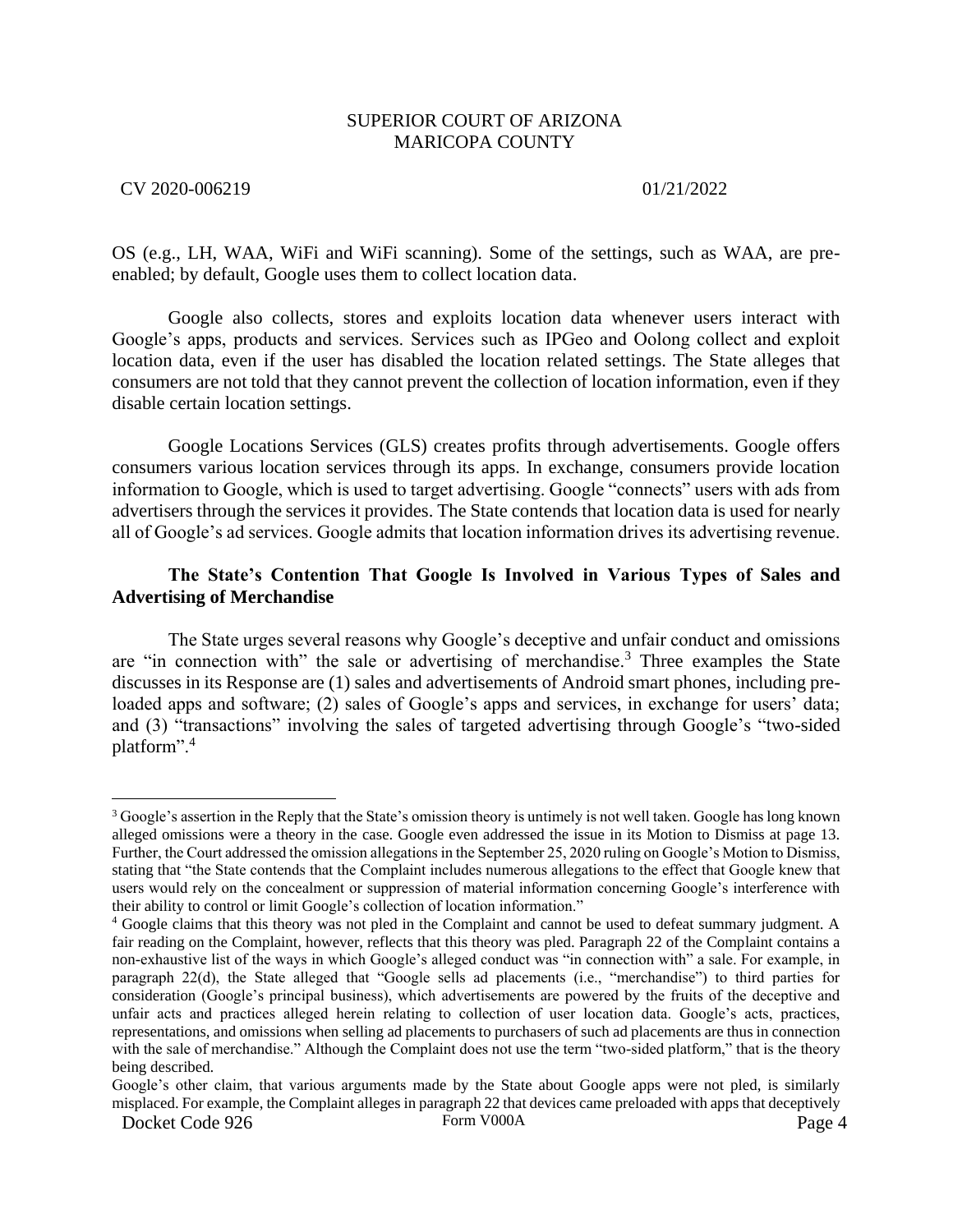### CV 2020-006219 01/21/2022

First, Google sells smart phones. Google developed a proprietary version of the Android OS, which pre-loads Google software on its devices and other Android devices.<sup>5</sup> As part of the set-up process, a user must either create an account or sign into a pre-existing account to use many of the features on the device. During account set-up, Google presents users a choice to toggle certain location settings "on" or "off." Users must agree to Google's Store Sales Terms before buying a device.

Second, Google provides apps and services (Search, Maps, etc.) to users. In exchange, users agree to certain terms for collecting some personal data. The State contends that this "transaction" is a trade of data for services. Each search by a user is a sale, whereby Google provides a service and receives data in exchange. The State contends that this is an exchange of valuable consideration on an ongoing basis.

Finally, Google's advertising business operates as a two-sided platform. On one side, users receive services through use of Google apps, and Google receives user location data. On the other side, Google sells advertising services, promising it can deliver ads to users in specific locations. The State contends that Google's exchanges with a user on the one side, and an advertiser on the other side, are part of a single, congruent sale.

### **Google's Alleged Deception and Omissions**

The State contends that, when Google's apps and Android devices are sold and advertised, Google does not accurately inform the consumer how it collects, stores and exploits location data. For example, Google allegedly fails to disclose that it will collect and exploit that data, no matter what the consumer wants. Various settings do not actually stop Google from doing so, even though the consumer is led to believe that they do.

The State also contends that Google issues misleading disclosures online. These disclosures are available to users before they purchase an Android device, set up a Google account or download Google apps. For example, the State claims that Google deceptively stated on its public "Help" page that "[w]ith Location History off, the places you go are no longer stored." <sup>6</sup>

Google's Privacy Policy (until May of 2018) made no mention of WAA's connection to location. Users setting up a Google account never received any disclosure that WAA collects location data. The State claims that this was a deceptive omission.

collected location data. Further, the State has long contended that Google's apps were not "free," but were sold in exchange for location data, as that theory was discussed in the Court's January 20, 2021 ruling at pages 14-15.

<sup>5</sup> Google's services are also offered on iOS (Apple) devices.

<sup>6</sup> Google's Privacy Policy has always informed users that Google collects and uses location data when users interact with Google apps and services.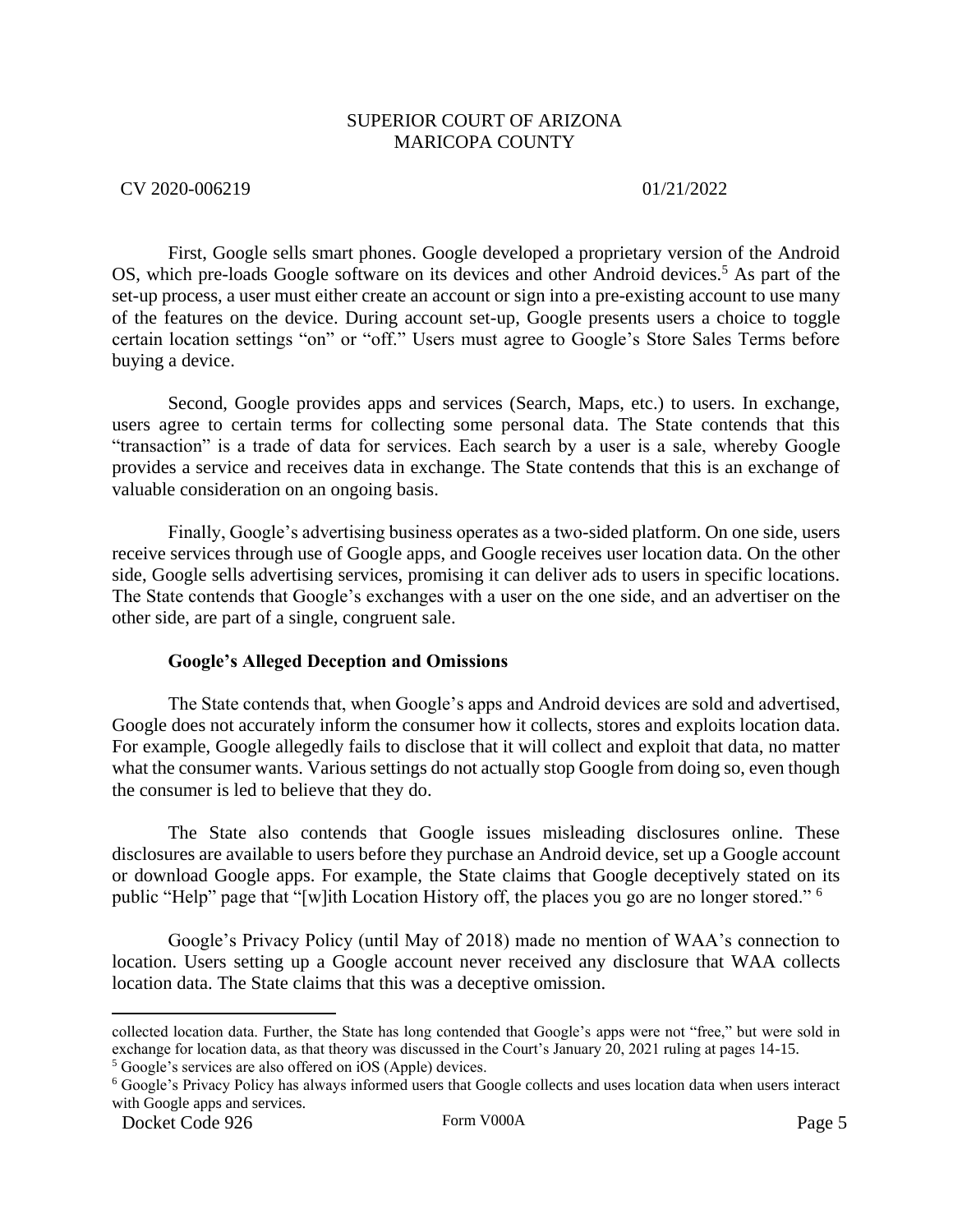## CV 2020-006219 01/21/2022

Users were given the option to disable Location Master ("LM"). The State claims that, in this context, "off" does not actually mean "off." Rather, Google takes user location data, irrespective of how the users' settings are placed. The State claims this is also a deceptive omission.

Google represents to its users that, when they are acquiring or interacting with apps, they can prevent the specific apps from obtaining location information through runtime settings. In reality, the apps have the ability to by-pass the users' preferences and obtain location information anyway. The State contends that this is also deceptive.

# **SUMMARY JUDGMENT STANDARD**

The burden of proof on a consumer fraud claim is the preponderance of evidence. *Dunlap v. Jimmy GMC of Tucson, Inc.,* 136 Ariz. 338, 343-44 (App. 1983). In deciding a motion for summary judgment, the Court "must view the facts and reasonable inferences therefrom in the light most favorable to the party opposing the motion." *Andrews v. Blake*, 205 Ariz. 236, 240, ¶ 13 (2003). Summary judgment is appropriate when there are no genuine issues of fact and the moving party is entitled to judgment as a matter of law. *Orme School v. Reeves,* 166 Ariz. 301, 305 (1990). If any issue of material fact exists, upon which reasonable people might reach different conclusions, summary judgment is not appropriate. *Id.* at 306. Even if no factual dispute exists, summary judgment is inappropriate when reasonable jurors could draw conflicting inferences from the circumstances. *Northern Contracting Co. v. Allis–Chalmers Corp.*, 117 Ariz. 374, 377 (1977).

# **THE APPLICABLE LAW REGARDING THE "IN CONNECTION WITH" A SALE OR ADVERTISEMENT REQUIREMENT**

The Complaint contains a single claim alleging a violation of the ACFA. The Act addresses only deceptive or unfair practices employed "in connection with" the sale or advertisement of merchandise. A.R.S. § 44-1522(A).

Under the ACFA, a "sale" is "any sale, offer for sale or attempt to sell any merchandise for any consideration..." A.R.S. § 44-1521(7). "Advertisement" is any oral or written statement "to induce…any person to enter into any obligation or acquire any title or interest in any merchandise." A.R.S. § 44-1521(1). "Merchandise" includes "intangibles and services." A.R.S. § 44-1521(5). Thus, the statute requires a sale of merchandise, or at least an offer or attempt to sell merchandise, and consideration.<sup>7</sup> An exchange of any type is not sufficient. There must be a sale. Gratuitous transfers are not covered. Arizona courts have held that the Act covers situations where

<sup>7</sup> The Act applies "whether or not any person has in fact been misled, deceived or damaged thereby…" A.R.S. § 44- 1522(A). Even though it is not necessary to establish actual deception, the State argues that Google did in fact deceive users.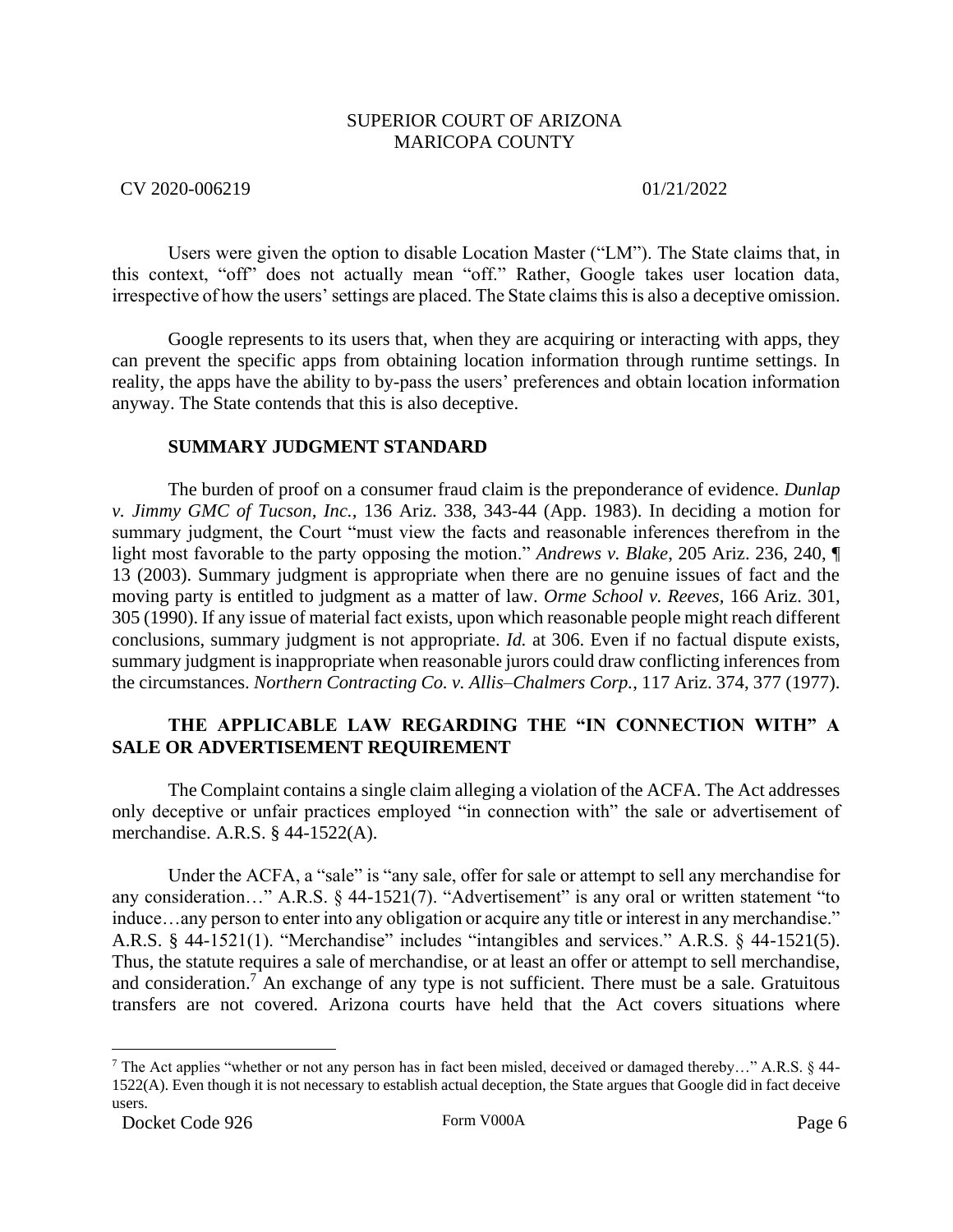CV 2020-006219 01/21/2022

consideration, other than money, is exchanged. *Villegas v. Transamerica Fin. Serv. Inc.,* 147 Ariz. 100, 102 (App. 1985).<sup>8</sup>

The Act is "designed to eliminate unlawful practices in merchant-consumer transactions." *Madsen v. Western American Mortgage Co.,* 143 Ariz. 614, 618 (App. 1985). The Act, however, does not require a "direct merchant-consumer transaction." *Watt v. Medicis Pharm. Corp.,* 239 Ariz. 19, 28, ¶ 31 (2016). Rather, the ACFA encompasses conduct "regardless of whether the deceiver is the seller." *State ex rel. Woods v. Sgrillo,* 176 Ariz. 148, 149 (App. 1993). The Act extends liability to any person who "uses" the misrepresentations in connection with the sale of merchandise. *Powers v. Guaranty RV, Inc***.,** 229 Ariz. 555, 561, ¶ 19 (App. 2012).

The scope of the ACFA is broad and remedial; it is thus not subject to restrictive interpretations. *People ex rel. Babbitt v. Green Acres Trust*, 127 Ariz. 160, 164 (App. 1980) *superseded by statute on other grounds, as recognized in State ex rel. Corbin v. Pickrell*, 136 Ariz. 589 (1983). Accordingly, the State contends that the Act, and in particular the "in connection with" language, should be read broadly.

Any actionable deceptive practice must be "in connection with" the sale or purchase of merchandise. A.R.S. § 44-1522. The phrase, "in connection with," is not defined in the statute. There is limited guidance on its meaning in Arizona case law.

Arizona courts have, in other contexts, construed the word "connection" to mean a "relationship" or "association." *State v. Bews*, 177 Ariz. 334, 336 (App. 1993). The American Heritage Dictionary defines "in connection with" as "[i]n relation to; with respect to; concerning." Connection, *The American Heritage Dictionary of the English Language* (5<sup>th</sup> Ed. 2020).<sup>9</sup>

Determining whether a deceptive practice has a sufficient connection to a sale is generally a fact question. *See, e.g., Sgrillo,* 176 Ariz. at 149;<sup>10</sup> *State ex re. Miller v. Cutty's Des Moines Camping Club, Inc.*, 694 N.W.2d 518, 525-27 (Iowa 2005); *see also McGrath v. Zenith Radio Corp.,* 651 F.2d 458, 466 (7th Cir.), *cert. denied,* 454 U.S. 835 (1981) (question of fact as to whether promises made in connection with employment were in connection with the purchase or

<sup>8</sup> In *Villegas*, the defendant mortgage company told plaintiff it would either foreclose on an existing deed of trust or provide plaintiff a new loan. 147 Ariz. at 102. Defendant did not tell plaintiff the new loan would cost twice as much as the first. The court concluded that the offer of a loan could constitute a sale or advertisement under the Act*. Id*.

<sup>9</sup> The Merriam-Webster Dictionary defines "connection" as "causal or logical relation or sequence." "Connection." *Merriam-Webster.com Dictionary*, Merriam-Webster, https://www.merriam-webster.com/dictionary/connection. Accessed 3 Jan. 2022.

<sup>&</sup>lt;sup>10</sup> In *Sgrillo*, the court reversed summary judgment in favor of defendants on the ACFA claim, finding that, if defendants' acts were found to be in connection with the sale of a service to provide low interest credit cards to consumers, the conduct would be covered under the Act.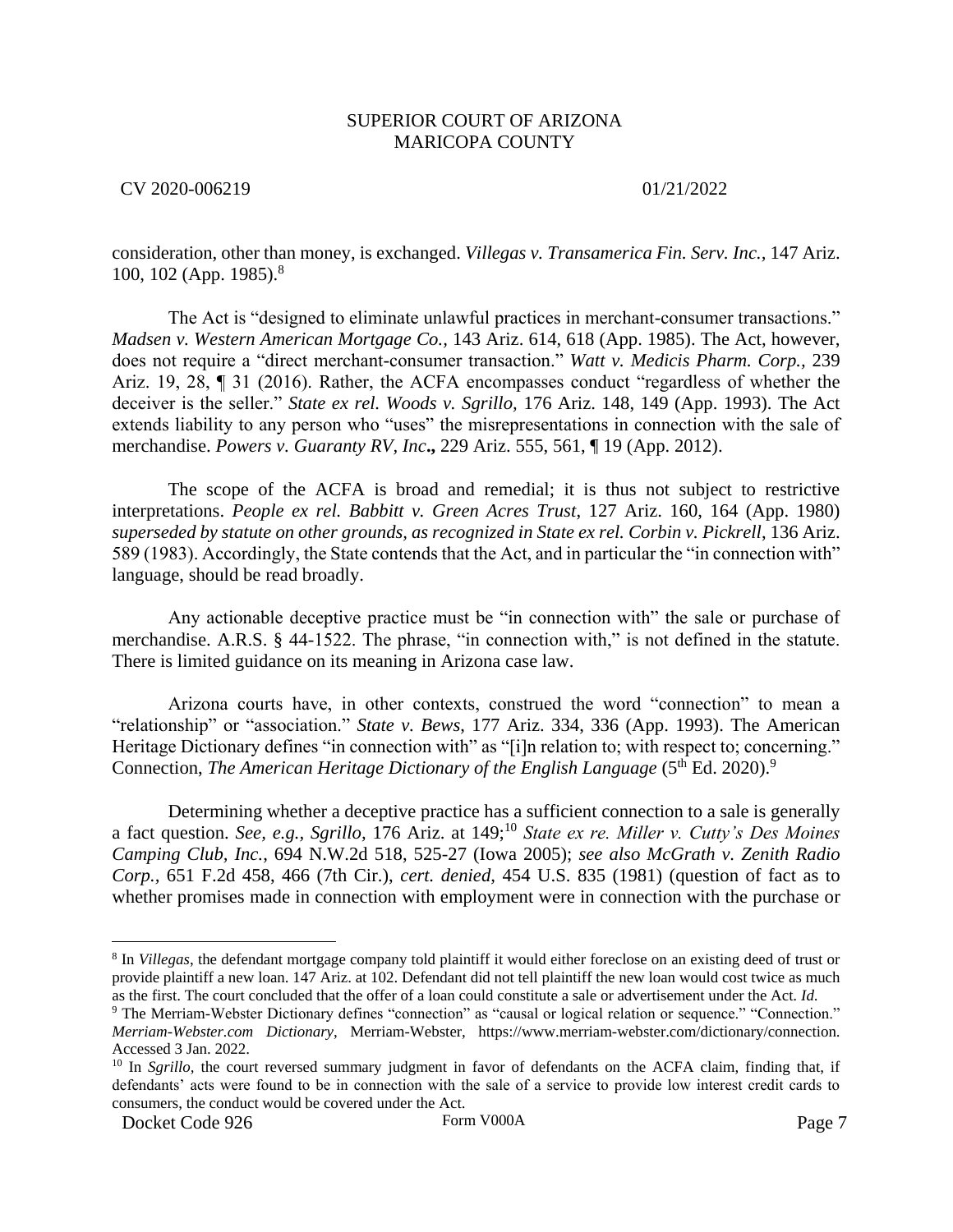### CV 2020-006219 01/21/2022

sale of a security).<sup>11</sup> As will be explained below, the general rule applies here; it will be up to the fact finder to determine if the alleged deception at issue here was sufficiently connected to a sale.

One federal decision, applying the Act, noted that the alleged deception must generally be "part of the bargaining process." *Rinehart v. Gov't Emps. Ins. Co.,* No. CV-19-01888-PHX-DLR, 2019 WL 6715190, at \* 4 (D. Ariz. Dec. 10, 2019). In *Rinehart,* however, the court held that representations at issue, which were made after the consumer had selected GEICO to perform the repair service, did not induce the consumer's original decision to select GEICO and were not alleged to have been connected to any pre-sale conduct. *Id.* In addition, although the court discussed "in connection with," the claim was flawed because plaintiff could not establish reliance, which was an element of the private claim brought in that case. *Id.* Reliance is not an element of the claim brought by the State here.

Google has cited cases where other courts have dismissed claims predicated on statements concerning "actions taken on behalf of merchandise previously purchased." *E.g., Contreras v. Nationstar Mortg. L.L.C.,* No 2:16-CV-00302-MCE-EFB, 2019 WL 688198, at \*4 (E.D. Cal. Feb. 19, 2019) (applying ACFA). In *Contreras,* the court rejected the consumer's argument that every charge of an inflated inspection fee was an actionable "sale" and dismissed the claim with leave to amend. *Id*. *Devore v. Nationstar Mortg. LLC,* No. CV-14-08063-PCT-DLR, 2015 WL 12426151, at \*8 (D. Ariz. Mar. 11, 2015), involved misrepresentations made in connection with the modification of the repayment schedule for an existing debt. The court dismissed the ACFA claim because the misstatements did not relate to "the sale or advertisement of merchandise, but instead to modifying the payment schedule for merchandise previously purchased." *Id.* The court noted that plaintiffs failed to plead the sale or advertisement of services because the only payments they made were arrears payments already owed on the existing note. The monies were not paid as consideration for loan restructuring services. *Id*. 12

*Contreras* and *Devore* are not dispositive here. In those cases, the plaintiffs were not able to identify any tie or connection between post sale conduct and pre-sale conduct. Google has admitted that post sale conduct can be actionable if there is some tie or connection to a sale of a device or service.

<sup>&</sup>lt;sup>11</sup> Both parties have cited various federal and state decisions from other jurisdictions, which of course are not binding on this Court. The Court has considered these cases; some of them will be discussed below. The Court has also considered the Australian decision cited by the State, but given it very little weight. That case involved an Australian statute, materially different from the ACFA. The decision has little, if any, persuasive authority.

<sup>12</sup> The State argues that *Devore, Contreras* and other cases cited by Google are inapplicable because they involved private actions under the ACFA, not claims brought by the AG. The distinction between private actions and State actions is significant, however, only to the issue of whether proof of actual consumer deception is required. The statutory language on the "in connection with" element is the same, irrespective of whether the claim is an AG claim or a private cause of action.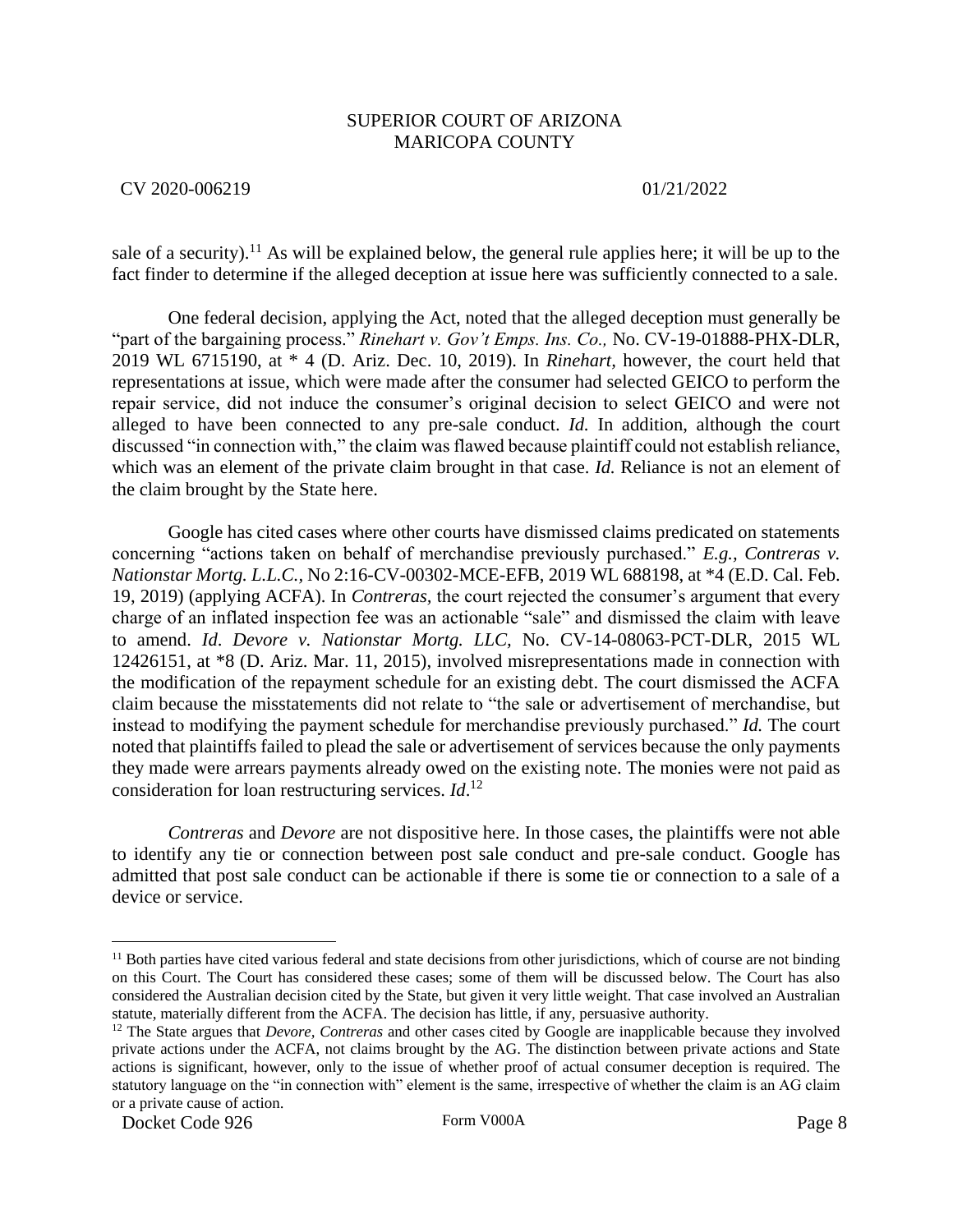### CV 2020-006219 01/21/2022

The State contends that the plain language of the ACFA prohibits "the 'use' of any [deceptive or unfair act or practice] in connection with the sale [or advertisement] of merchandise." *Powers*, 229 Ariz. at 561, ¶ 19. The ACFA broadly prohibits deceptive or unfair practices undertaken "in connection with" the sale or advertisement of merchandise. A.R.S. § 44-1522(A). By its plain terms, "[t]his is a broad phrase that goes beyond the moment of sale." *Sands v. Bill Kay's Tempe Dodge, Inc*., No. 1 CA-CV 13-0051, 2014 WL 1118149, \*4, ¶ 17 (Ariz. App. Mar. 20, 2014). According to the State, the statute does not necessarily require that the unlawful conduct precede, or directly cause or induce, the transaction. Conduct that occurs prior to or after the consumer's acceptance of merchandise can be actionable. *Dunlap v. Jimmy GMC of Tucson, Inc., 136 Ariz. 338, 342 (App. 1982)*.

The State also argues that Google's contention that the deception must be part of the "bargaining process" is not in the statute. In fact, limiting the Act to deception that occurs only in the bargaining process would, according to the State, essentially insert a reliance element, which is not an element under the Act.

The discussion about the "bargaining process" in *Rinehart* is certainly contrary to plaintiff's position. *Rinehart* did not, however, necessarily preclude a finding that post-sale conduct was actionable, if such conduct had some connection to pre-sale activity. Moreover, *Rinehart* is a federal district court decision, not binding on this Court.

The legislature did not choose to use the word "induce," or any similar wording, in § 44-1522(A). The terms of the Act are broad and are "not subject to restrictive interpretation because the Act is generally to be considered remedial in nature." *Green Acres,* 127 Ariz. at 164. Indeed, Arizona courts have rejected the notion that the Act is limited solely to pre-sale representations. *State ex re. Brnovich v. 6635 N. 19th Ave. Inc.,* No. 1 CA-CV 15-0550, 2016 WL 7368620, at \*4, ¶ 17 (Ariz. App. Dec. 20, 2016). In *6635 N. 19th Ave*, the landlord argued that "in connection with" "necessarily limits application of the CFA to [the landlord's] pre-lease representations." *Id*. The court found "no legal support for [this] argument." *Id.* The court cited two earlier decisions that allowed ACFA claims based on post-sale deceptive conduct. *Schmidt v. Am. Leasco*, 139 Ariz. 509, 511 (App. 1983); *Howell v. Midway Holdings, Inc.,* 362 F. Supp. 2d 1158, 1164-65 (D. Ariz. 2005).

In *Schmidt*, the court held that conduct involving the ongoing provision of services under a contract was actionable under the ACFA. 139 Ariz. at 511. After purchasing an RV from defendant, plaintiff entered into a leasing arrangement with defendant to defray the purchase payments. The leasing agreement required defendant to obtain security deposits from renters and perform certain maintenance. Later, plaintiff learned that defendant was not maintaining the vehicle or repairing damage caused by renters. Plaintiff was charged for repairs that should have been covered by security deposits under the terms of the lease agreement. The court upheld the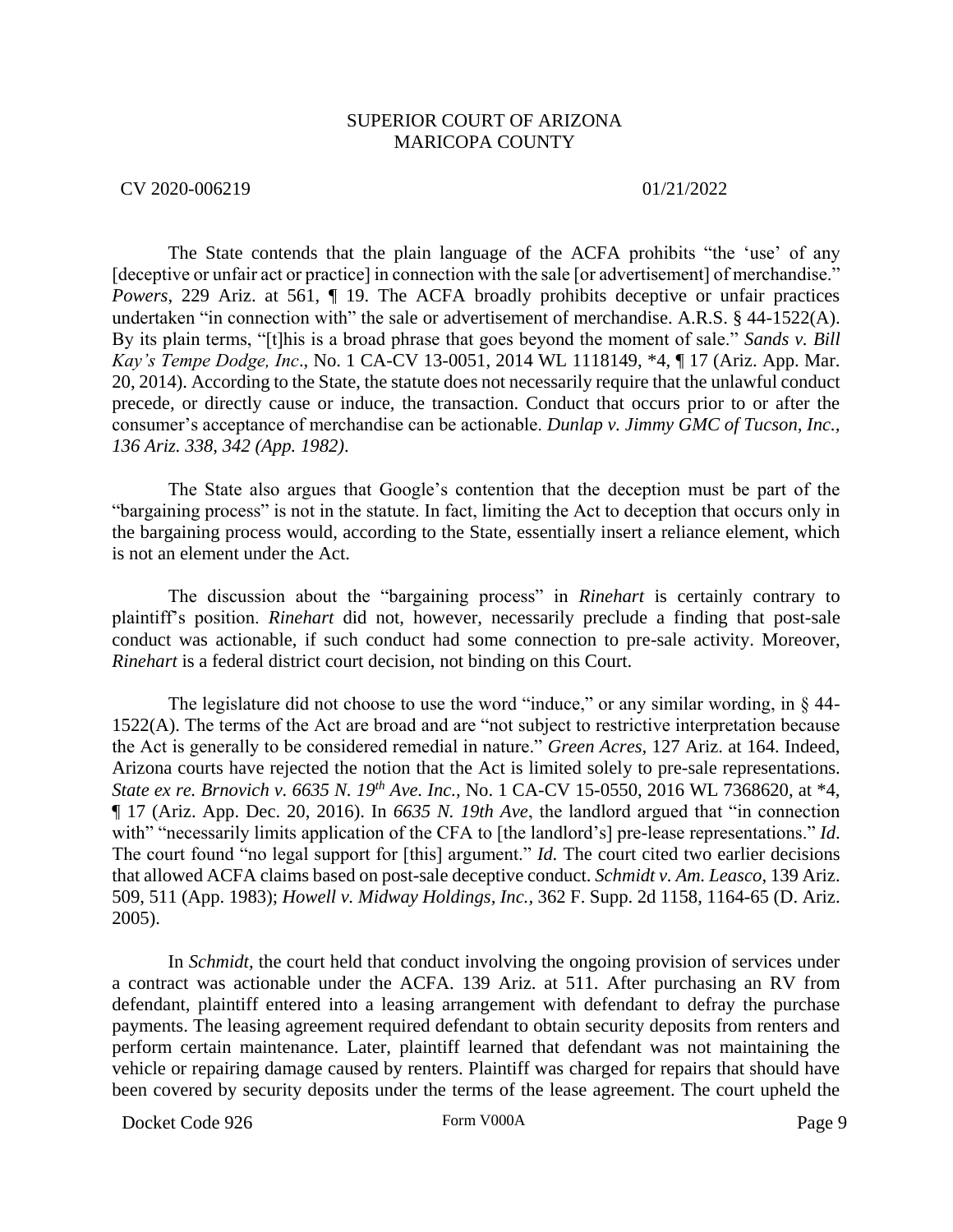CV 2020-006219 01/21/2022

judgment in favor of plaintiff on the consumer fraud claim because defendant's deceptive practices involved the sale of services under the lease agreement. *Id*. *Schmidt* supports the theory that the use of apps is a consumer "sale" because it involves the ongoing provision of services.

*Howell i*nvolved an ACFA claim based on lessor's alteration of a lease agreement after lessees signed it. The court held there was a fact question whether the alteration of the lease after signing was deceptive conduct covered under the Act. 362 F. Supp. 2d at 1164-65.

In *Dunlap,* the Court of Appeals applied the Act to statements that occurred "prior to, as well as after" the consumer "accept[ed] delivery," which was after the parties signed a binding contract that contained a "disclaimer." 136 Ariz. at 342. The Court of Appeals affirmed a jury verdict in that case, noting that representations were made to the plaintiff before and after the acceptance of delivery. *Id.*

Applying a similar statute, the Iowa Supreme Court rejected the notion that only pre-sale conduct is governed by the statute. *Miller*, 694 N.W.2d at 525-26 (citing cases from other jurisdictions holding the same). In *Miller*, the State's attorney general brought a consumer fraud action on behalf of consumers who had purchased membership interests in a recreational campground. The membership interests obligated the campers to pay club dues in perpetuity. Many years after the sales of the membership interests, the club begin an aggressive campaign to collect dues from members who had not paid dues for years.

The Iowa Supreme Court noted that there was no "bright-line temporal limit" and that the phrase "in connection with" did not mean "prior to" or "at the time of" the sale. *Id.* at 527-28. The Iowa Court concluded that there could be a nexus between the development of the campground and the collection campaign nearly two decades later, if, for example, the trier of fact found that the developer established the scheme at the outset, when memberships were being sold. *Id.* at 528- 29. Thus, in keeping with the policy of interpreting the statute liberally, the court held that the attorney general only needed to show "some relation or nexus" between the unfair practice and the sale. *Id.* at 526.

The *Miller* decision concluded that "(t)he State should get its day in court." *Id.* at 528. Similarly, the trier of fact could find some nexus between the sale of merchandise and Google's post sale practices. *See also Showpiece Homes Corp. v. Assurance Co. of Am*., 38 P.3d 47, 58 (Colo. 2001) (holding that Colorado's deceptive practices act applied to an insurer's post-sale unfair or bad faith conduct).

The Missouri Supreme Court, also applying a similar statute, held that enforcing the terms of an ongoing contract was conduct "in connection with" the initial sale. *Conway v. Citimortgage Inc.,* 438 S.W.3d 410, 416 (Mo. 2014). *Conway* held that alleged unfair actions by a mortgage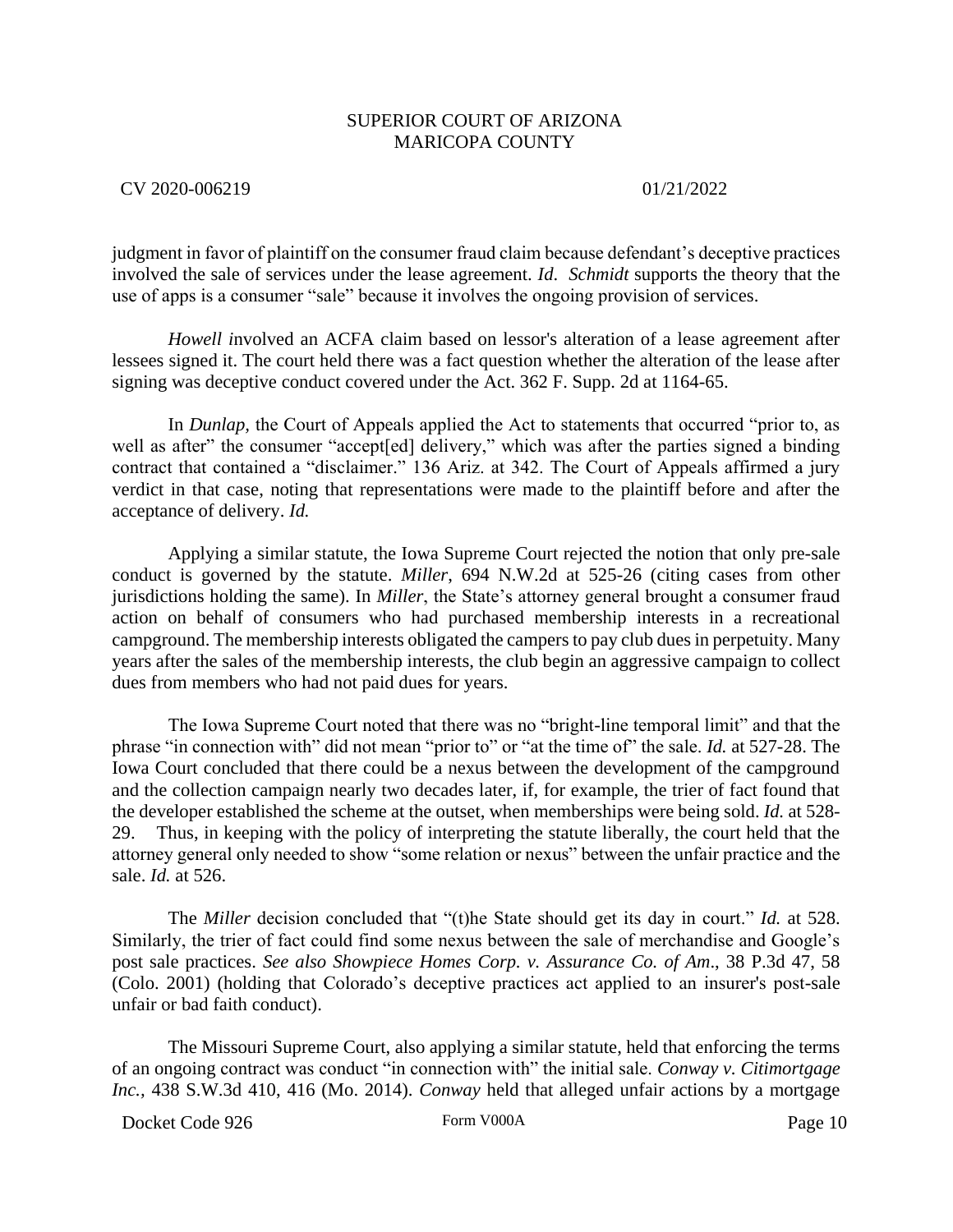CV 2020-006219 01/21/2022

servicer in enforcing terms of a mortgage loan were actions taken "in connection with" the loan. The Missouri court reasoned that a mortgage loan creates a long-term relationship in which the borrower and the lender have continuing duties, including making and collecting payments, which extend for years. Thus, because "each party must continue to perform these duties for the life of the loan, the sale continues throughout the time the parties perform their duties. A party's right to collect a loan is part of that sale and is, therefore, 'in connection with' the loan." *Id.* at 415.

A.R.S. § 44-1522(C) provides that "it is the intent of the legislature, in construing [the Act], that the courts may use as a guide interpretations given by the federal trade commission and the federal courts to 15 United States Code §§ 45, 52, and 55(a)(1)." The Federal Trade Commission ("FTC") cases cited by the State do not impose strict temporal limits tied directly to a sale. *See, e.g., In re Sw. Sunsites, Inc*., 105 F.T.C. 7, \*113 (1985), *aff'd* 785 F.2d 1431 (9th Cir. 1986) (finding unfairness where consumers "continue[d] paying substantial amounts for land under their purchase agreements . . . through a variety of continuing misrepresentations" and noting "[c]onsumers could not reasonably have avoided this injury" because defendants' repeated postpurchase misrepresentations "hindered the free exercise of informed consumer decision-making"); *F.T.C. v. Hispanic Global Way, Corp.,* No. 14-22018-CIV, 2014 WL 12531538, at \*2 (S.D. Fl. 2014) (defendant's post-sale conduct was covered by the FTC Act, even though "[d]efendants already had the consumer's money for the purchase price payment").

A fairly recent amendment to the Act supports an expansive interpretation of "in connection with," as adopted by other jurisdictions. In 2013, the Act was amended to cover "unfair act(s) or practice(s)." 2013 Ariz. Sess. Laws ch. 143  $\S 4$  (1<sup>st</sup> Reg. Sess.). In doing so, the Legislature intended to "track[] the standard applicable in federal law and in most other states." 2013 AZ H.B. 2396 (NS). The legislative history explains that adding "unfair" practices "expands" the ACFA's reach to cover "any unfair act or practice." *Id.*

Google cites decisions construing a Maryland consumer protection statute that required deception "in connection with." *E.g., Luskin's v. Consumer Protection Division*, 726 A.2d 702, 713 (Md. 1999); *Pucci v. Annapolis Sailyard, Inc.,* No. JKB-10-2968, 2011 WL 3793762, at \*1 (D. Md. Aug. 24, 2011). The Maryland cases, however, are only somewhat helpful to the interpretation of the ACFA because the Maryland statute has a materiality element, which the AFCA does not. These cases emphasized the absence of materiality.<sup>13</sup>

<sup>&</sup>lt;sup>13</sup> In *Luskin's*, the Maryland Supreme Court noted that a practice is "deceptive," in accordance with FTC authorities, if it misleads a consumer in a "material way." 726 A.2d at 713. In other words, it must impact the consumer's choice of a product. *Id.* That decision, however, did not deal with the "in connection with" element and instead addressed materiality. In *Pucci,* the court dismissed claims based on purely post-sale statements, reasoning that such statements could not have affected the plaintiff's choice of a product. *Pucci,* however, also emphasized the materiality requirement, which is not an element under the ACFA. There, plaintiffs alleged that, after the contract of sale had been finalized and the product had been ordered, defendant made misrepresentations about the extent of the damages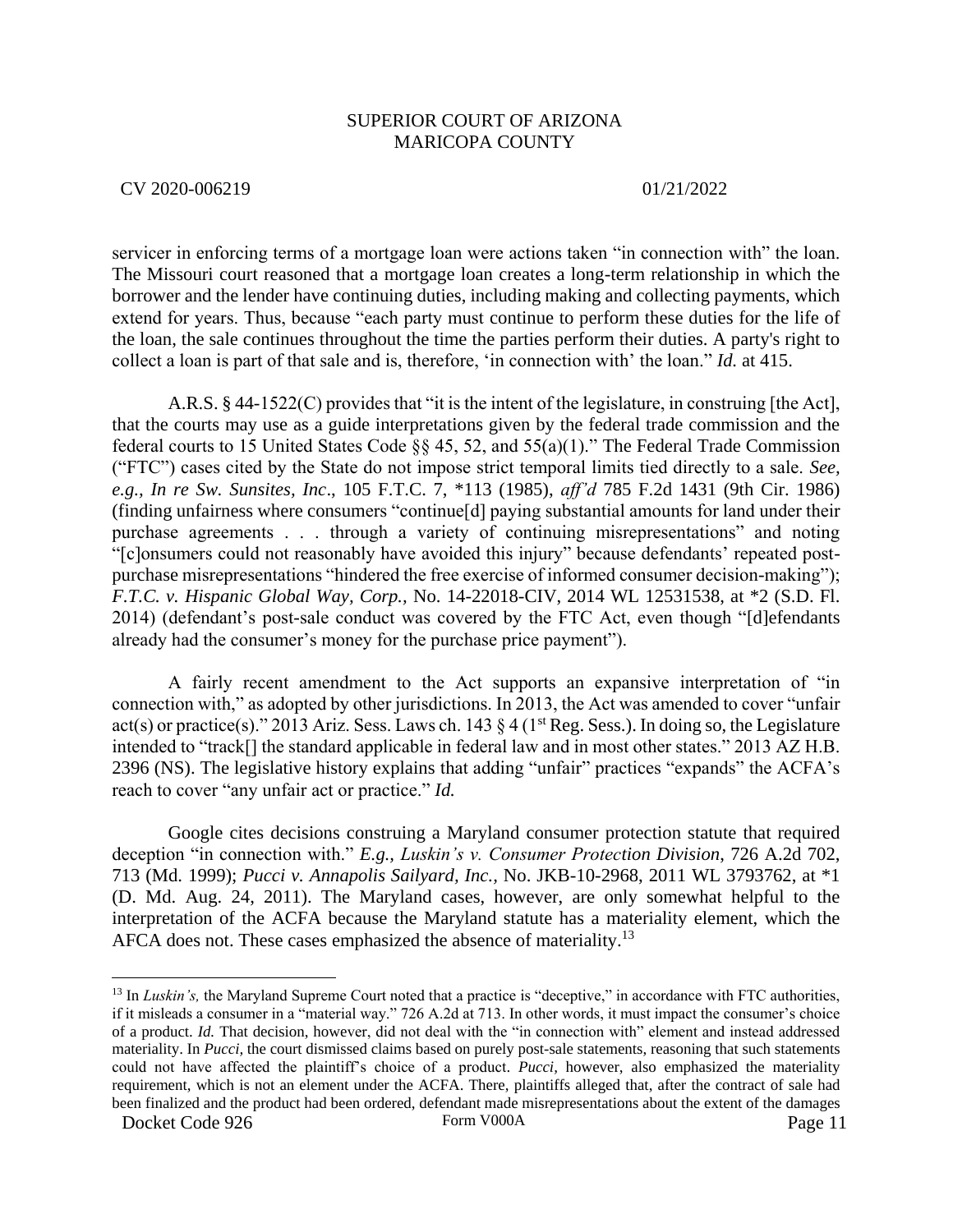### CV 2020-006219 01/21/2022

In the context of federal securities law, post-sale conduct, unconnected with the conduct of a sale, is generally not actionable. *See Gavin v. AT&T Corp.*, 464 F.3d 634, 639 (7<sup>th</sup> Cir. 2006) (something happening after a transaction to make it less worthwhile is not connected with the original sale) *Gavin* also noted, however, that "[i]f what happens is traceable to something that occurred before the sale," it would still be "in connection with" the sale.

The United States Supreme Court has held that deception, one step removed from the sale of securities, is nonetheless "in connection with" a sale*. S.E.C. v. Zandford,* 535 U. S. 813, 815 (2002). The defendant in *Zandford* argued that his post sale conversion of funds was not "in connection with" the sale of securities. The Supreme Court rejected that position, because the defendant's actions were part of the "fraudulent scheme" and "the sales are properly viewed as a 'course of business.'" *Id.* at 820-21. The Ninth Circuit has also construed the Securities Litigation Uniform Standards Act broadly, explaining that "in connection with" simply requires more than a tangential relationship. *Madden v. Cowen & Bo.*, 576 F. 3d 957, 966 (9<sup>th</sup> Cir. 2009).

### **DISCUSSION**

### **Introduction**

The essence of Google's position is that the fraud alleged by the State was not part of the bargaining process. *See Rinehart,* 2019 WL 6715190 at \*4. In other words, there was no alleged deception during the process of any consumer buying Google products, including smartphones. Rather, according to Google, the alleged deception occurred after the sale transactions were complete. Google argues that the subsequent act of setting up an account and/or using an app cannot be characterized as being "in connection" with the sale of a previously purchased device. Google also points out that users are not even required to set up an account, rendering the connection between the alleged deception and the purported sales even more tenuous.

There is some appeal to Google's argument. The Act was intended to address, at least primarily, situations where an Arizona consumer is misled while purchasing or leasing merchandise. Statements or omissions that occur after the sale or lease arguably have no impact on the consumer's purchasing decision.

which would result if plaintiffs reneged on their agreement. The court found plaintiffs had not alleged that any misrepresentation induced them to enter into the contract of sale and that defendant's post-sale conduct was not material to plaintiffs' purchase decision. *See also Shreve v. Sears, Roebuck & Co.,* 166 F. Supp. 2d 378, 417-18 (D. Md. 2001). In *Shreve*, the court affirmed the grant of summary judgment on the consumer protection claim, where alleged misrepresentations in an owner's manual were not the basis of the consumer's bargain because the consumer did not read the manual until after the purchase was made. The court focused on materiality and did not address the "in connection with" element. The court also noted there was no evidence defendant was aware of the alleged product defect; thus, the appropriate claim was for breach of the implied warranty of merchantability.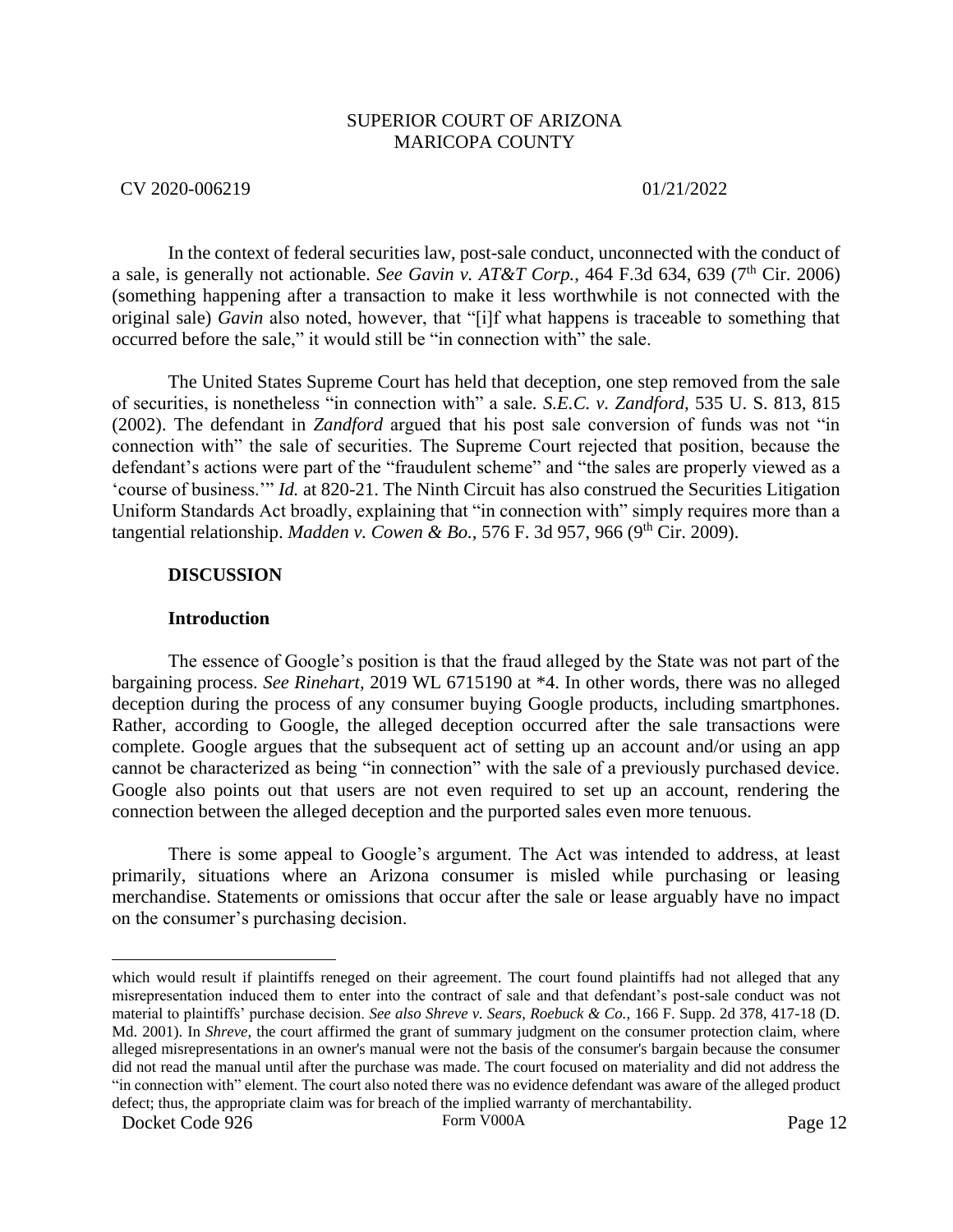### CV 2020-006219 01/21/2022

The ACFA is fairly straightforward. It is customarily a very simple process to determine whether some alleged deceit falls within the Act.

Here, however, the analysis is far from simple. The State's contention that Google's alleged deception is in connection with the sale or advertising of merchandise is, at times, somewhat strained. The fact the State spent 29 pages trying to explain why this case falls within the Act demonstrates the difficulty in trying to establish that conduct that was not directly part of a consumer transaction falls within the Act.

The Court, however, is ultimately convinced that the weight of authority supports the notion that the Act is not limited solely to specific actions taken at or before the purchase or sale of merchandise. The phrase "in connection with" does not have a clear temporal limitation. "In connection with" does not necessarily refer only to the conduct that occurs before or at the time of the sale.

*6635 N. 19th Ave., Schmidt, Howell, Dunlap* and *Miller* all support the notion that the Act can cover post sale conduct. "In connection with" itself is a broad phrase that it not limited to statements made at the time of the sale. *See Sands*, 2014 WL 1118149, \*4, ¶ 17. A more expansive view is appropriate to carry out the legislature's intent that the Act cover "any unfair act or practice" in consumer sales transactions. Whether the deception here was in connection with the sale of merchandise is ultimately a fact question to be decided at trial. *See Sgrillo*, 176 Ariz. at 149.

The Complaint does allege deception as part of the process of selling and advertising Google products, including smartphones. The State's theory, at least in part, is that the deception about tracking a consumer's location permeates the consumer's experience with Google's products and apps. <sup>14</sup>The State alleges that devices come pre-loaded at the time of purchase with functions, including sensors and settings within the devices, which Google uses to track consumers' location. The State claims that, at a minimum, there were omissions during the "bargaining process," where Google failed to explain that locations can be tracked, through embedded sensors and preprogramed settings, even if the user turns "off" relevant tracking settlings. The State claims that Google acted deceptively in not explaining to consumers how tracking functions worked, leading consumers to incorrectly believe that they could control when they could be tracked.

Google admits that post sale deceit can be covered by the Act, if such conduct has some connection to the consumer purchasing transaction. The State contends that there is such a

<sup>&</sup>lt;sup>14</sup> During oral argument Google pointed to a slide that the State was going to use at argument, but did not end up using. The slide was a "timeline of user purchase of Android phone." Google argued that the timeline actually demonstrates that any deceit was not in connection with the sale of a smartphone. As the State pointed out in the slide, however, "Google's deceptive disclosures" were "available to users at all times online."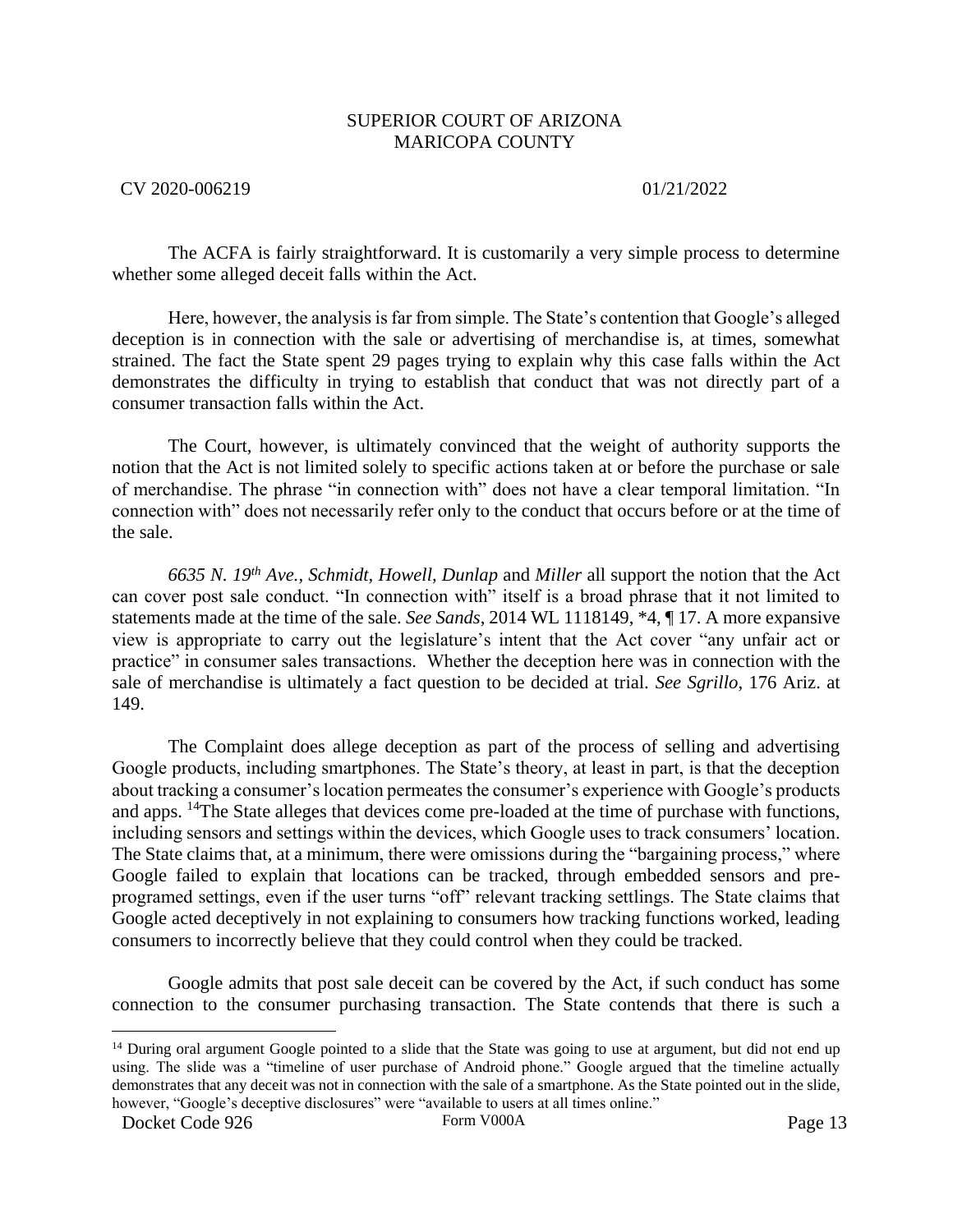CV 2020-006219 01/21/2022

connection here. The post-sale deceit at issue here does, at least arguably, have some connection to the omissions at the time of sale. Indeed, the post-sale deceit would not have been effective had Google honestly explained how its location tracking systems worked at the time of the original sale.

The State also alleges that the deceit is carried out, at least in part, through ongoing transactions, when consumers use Google apps on their devices*. See Conway,* 438 S.W.3d at 415. The consumer, in essence, provides location data in exchange for Google providing the consumer with information. The consumer is allegedly deceived by misleading statements and omissions, suggesting that location cannot be tracked when salient applications are "off."

The Court is constrained to construe the Act broadly, to encompass all consumer deception that is in some way related to the sale or advertising of merchandise. The collection and use of location information is a critical part of the advertising and selling of Google products. The entire "Google model" is, according to the State, dependent on obtaining accurate location history data, which is allegedly obtained in a deceptive manner.

As Google acknowledges, there is no statutory requirement that all of the deception occur at or before the sale of merchandise. Post-sale conduct can be actionable if that conduct has some relationship to pre-sale conduct. There is such a relationship here.

As noted above, the State contends that Google constructs its deceptive scheme in connection with three types of sales: sales of devices, continuous sales of apps and continuous sales of targeted advertising. The Court finds there are fact questions whether a sufficient nexus exists between Google's alleged deception and the sales of devices and use and "sale" of apps. The Court finds, however, that the State's theory about sales of matching advertising would not, standing alone, provide the basis of a claim. The fact that third party advertising does not give rise to a consumer fraud claim does not necessarily mean, however, that this topic is irrelevant at trial.

### **Nexus to the Sale or Advertisement of Preloaded Devices**

The first type of sale is the sale of Google devices, such as Pixel and Nexus phones, and Android devices. According to the State, any deception relating to the sale of these devices is clearly in connection with the sale or advertising of merchandise.

According to the State, Google leads users to believe it will only collect or exploit their location data in certain ways before a consumer buys any service or device. Buyers are not told that they have little or no control over Google's ability to track location. Consumers are not told that there are sensors and settings built into the devices that can track location, even if the consumer disables certain location settings to try to stop such tracking. As such, many users justifiably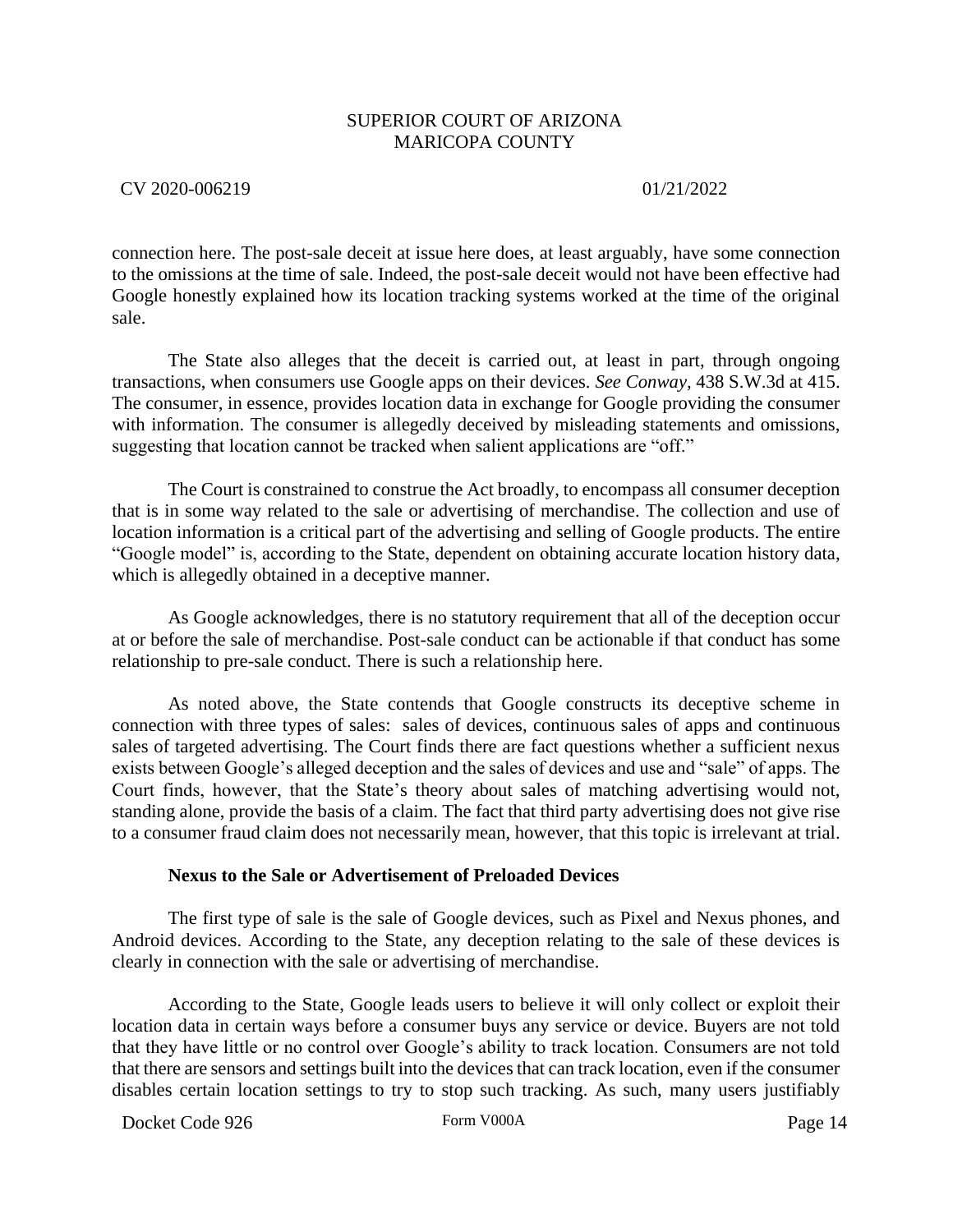# CV 2020-006219 01/21/2022

believe that they can control the ability of Google to track location. Users wishing to know the terms of these transactions, and understand how locations are tracked, are directed to disclosures concerning WAA, LH and other settings. These disclosures allegedly create a deceptive impression.

In essence, the State argues that Google failed to disclose to consumers purchasing Google products all relevant information about how Google tracks location information. The alleged omissions are direct parts of the bargaining process.

Whether Google can prove that consumers were deceived in connection with the initial purchase of devices is outside the scope of this Motion. The State has, however, alleged and presented evidence of deceptive conduct that is directly in connection with the initial sale of devices. *See Dunlap*, 136 Ariz. at 342. As such, Google is not entitled to summary judgment.

The State further alleges that the deception continues through users' set up of Google accounts after purchasing a device. According to the State, users of Android devices are required to set up a Google account to use even the basic features of the device. As part of the setup process, users are directed to the allegedly deceptive privacy policy and misleading LH and WAA disclosures. Although this process may happen after the completion of the strict "bargaining process," the alleged deception was allegedly "preordained" because it was programed into the devices before being sold to consumers.

Google argues, however, that, to the extent there was deception, it all occurred after the initial consumer transaction. Specifically, Google contends that there can be no deception until after the consumer purchases a device and interacts with the salient apps.

As noted above, however, post-sale conduct can be actionable if connected to pre-sale conduct. The alleged post sale deception at issue here is at least arguably related to Google's alleged deceptive failure to disclose its location tracking capabilities at the time of sale. Such deception could be found by a trier of fact to be "in connection with" the sale of merchandise. *See Miller*, 694 N.W.2d at 525.

In fact, the State argues that Google's deception of consumers extends from when Google first engages with users until a user engages with Google's services. According to the State, this wide-ranging course of deception is all "in connection with" the sale or purchase of the devices. Whether or not all the alleged deceptive practices are sufficiently tied to the sale is a fact question.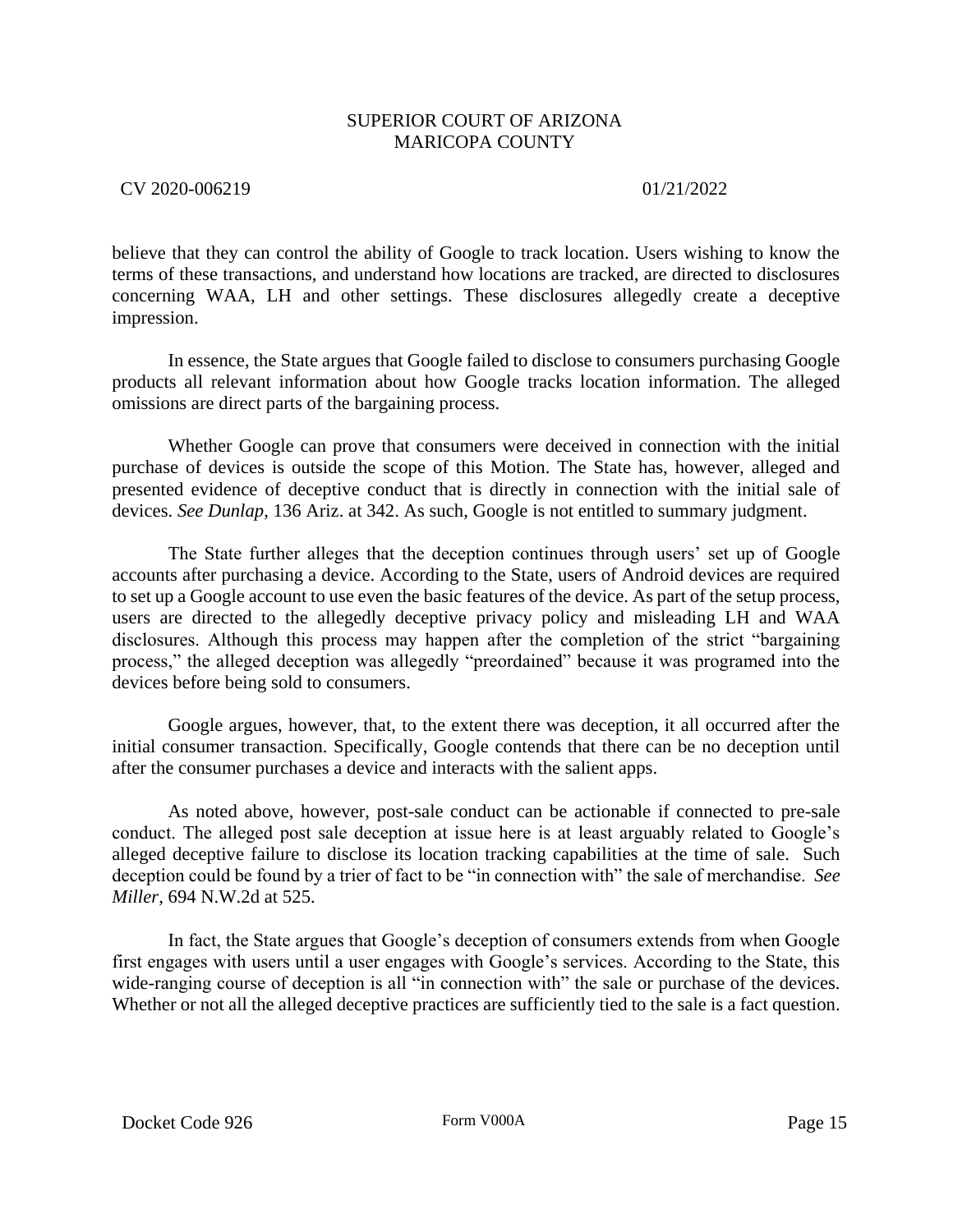## CV 2020-006219 01/21/2022

Google asserts that deception connected to the merchandise itself, the pre-programmed functions, is not actionable. The Act covers only deceptive sales, not deceptive merchandise.<sup>15</sup>

The pre-programmed functions, however, are simply part of the alleged deceptive sales. The State alleges that Google failed to honestly disclose how all of the functions on the merchandise work. As such, the State's claim is not that the merchandise is deceptive. Rather, Google's failure to accurately and fully disclose how the merchandise works is allegedly deceptive.

The State has alleged more than just post-sale conduct. Moreover, the post-sale conduct has at least an arguable connection to conduct that was part of the sale process. Fact issues are raised; Google's Motion must be denied.

### **Nexus to the Sale or Advertisement of Apps**

The second type of sale involves the consumer's ongoing use and interaction with Google's apps and services. According to the State, each time a consumer uses a Google service, like Search or Maps, there is a "sale." The consumer receives the use of the service (the merchandise) in exchange for personal location data (the consideration). Through deceptive disclosures, Google allegedly misleads users into believing that it will only collect and use tracking information data in certain ways and that users have control over what information is collected.

The State contends that these alleged ongoing transactions, which take place every time a consumer interacts with one of Google's apps, should be considered "in connection" with a sale, under a broad construction of the ACFA. *See Schmidt,* 139 Ariz. at 511; *Conway,* 438 S.W.3d at 415. Each time the user interacts with these apps and services, Google allegedly takes more than what users understood they bargained for. *See State ex re. Horn v. AutoZone, Inc.,* 229 Ariz. 358, 36-62, ¶ 14 (2012).

Google contends, however, that, because it provides use of its apps "free" of charge, the transactions are gratuitous and not actionable under the Act. The Act, however, applies to any sale of merchandise or services for "any consideration". A.R.S. § 44-1521(7). There is no requirement that a monetary fee be charged for a transaction to be actionable.

According to the State, Google's apps and services were not actually free; rather, they were "sold" to users, despite ostensibly being "free," because there was an exchange of consideration

<sup>15</sup> *Waste Mfg. & Leasing Corp. v. Hambicki*, 183 Ariz. 84, 88-89 (App. 1995), does not support Google here. In that case, the Court of Appeals held that the sale of all the assets of an existing business to another existing business was not a sale of merchandise under the Act. The Court held only that the sale of virtually all of the assets of a business was beyond the intended scope of the Act.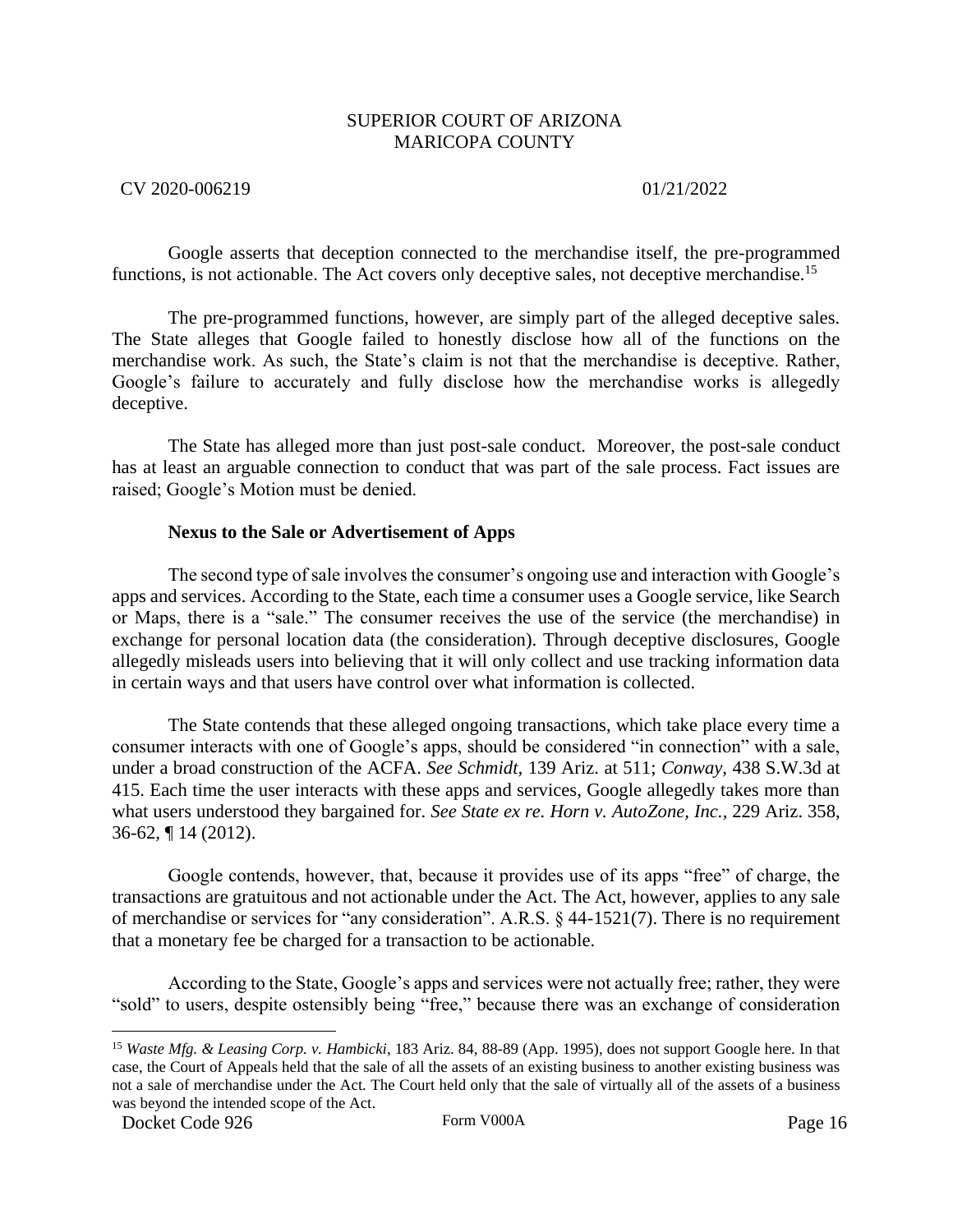### CV 2020-006219 01/21/2022

in the form of data collection from users. Providing location data, in exchange for use of apps or other servicers, can certainly be considered valuable consideration under the Act*. See Best Choice Fund, LLC v. Low & Childers, P.C.*, 228 Ariz. 502, 513, ¶ 41 (App. 2011), *as amended* (Jan. 6, 2012) ("'Consideration' is generally defined as 'any benefit to the promisor or detriment to the promisee.'"); *Calhoun v. Google LLC,* 526 F. Supp. 3d 605, 631-32 (N.D. Cal. 2021) (holding that Google's terms of service, including its privacy notice, formed an actionable contract between Google and the users).

Location information is clearly valuable to Google's business model, as Google uses the information to make targeted ad placements, for which advertisers pay a premium. Google's contention that providing location data is not valid consideration, because providing the information is optional, or because users are required to provide the information anyway, raises issues of fact that cannot be resolved on this Motion.

Google compares the provisions of its apps and services to free newspapers, broadcast radio and local television stations, which provide services free to consumers. The comparison is not apt. Freenewspapers and broadcast radio and television are financed through untargeted advertising.<sup>16</sup> Newspapers and broadcast radio do not condition their services on receiving something "back" from the consumer. In contrast, Google allegedly takes user location information in exchange for the use of its apps and services and uses that same information to direct advertising targeted toward specific users. This is arguably an exchange of consideration.

Google's contention that there is no consideration because providing location information is optional raises a fact question for trial. Whether or not providing location information is truly optional must be determined by the trier of fact.

Google also asserts that "not every exchange of consideration" is a "sale" under the Act and argues that "sale" should be limited to situations where property is transferred for a price.<sup>17</sup>

<sup>&</sup>lt;sup>16</sup> Google's argument that the AG's own website is somehow comparable is a huge stretch and not remotely persuasive. The claim against Google is that it deceptively takes information from consumers and monetizes that information by selling targeted advertising. The operation of a government website that provides information about the AG's operations and services to citizens and other interested parties is in no way comparable, even if the website does track IP addresses of its visitors. The State is not taking information from "consumers" and using that information to make profit.

<sup>17</sup> The Texas case cited by Google turned on the issue of reliance. In *Doe v. Boys Clubs of Greater Dallas, Inc.,* 868 S.W.2d 942, 955 (Tex. App. 1994*), aff'd*, 907 S.W.2d 472 (Tex. 1995), the court affirmed the grant of summary judgment on the consumer protection claim, finding no evidence that the minor's grandmother relied on any statements about an investigation. Reliance is not an element of the claim here. Further, *Wheeler v. Sunbelt Tool Co*., 537 N.E.2d 1332, 1346 (1989), has no relevance here. In *Wheeler,* the court dismissed the consumer fraud claim because the misrepresentation was not the proximate cause of the injury. The quote from *Wheeler* in Google's Reply*,* that a sale is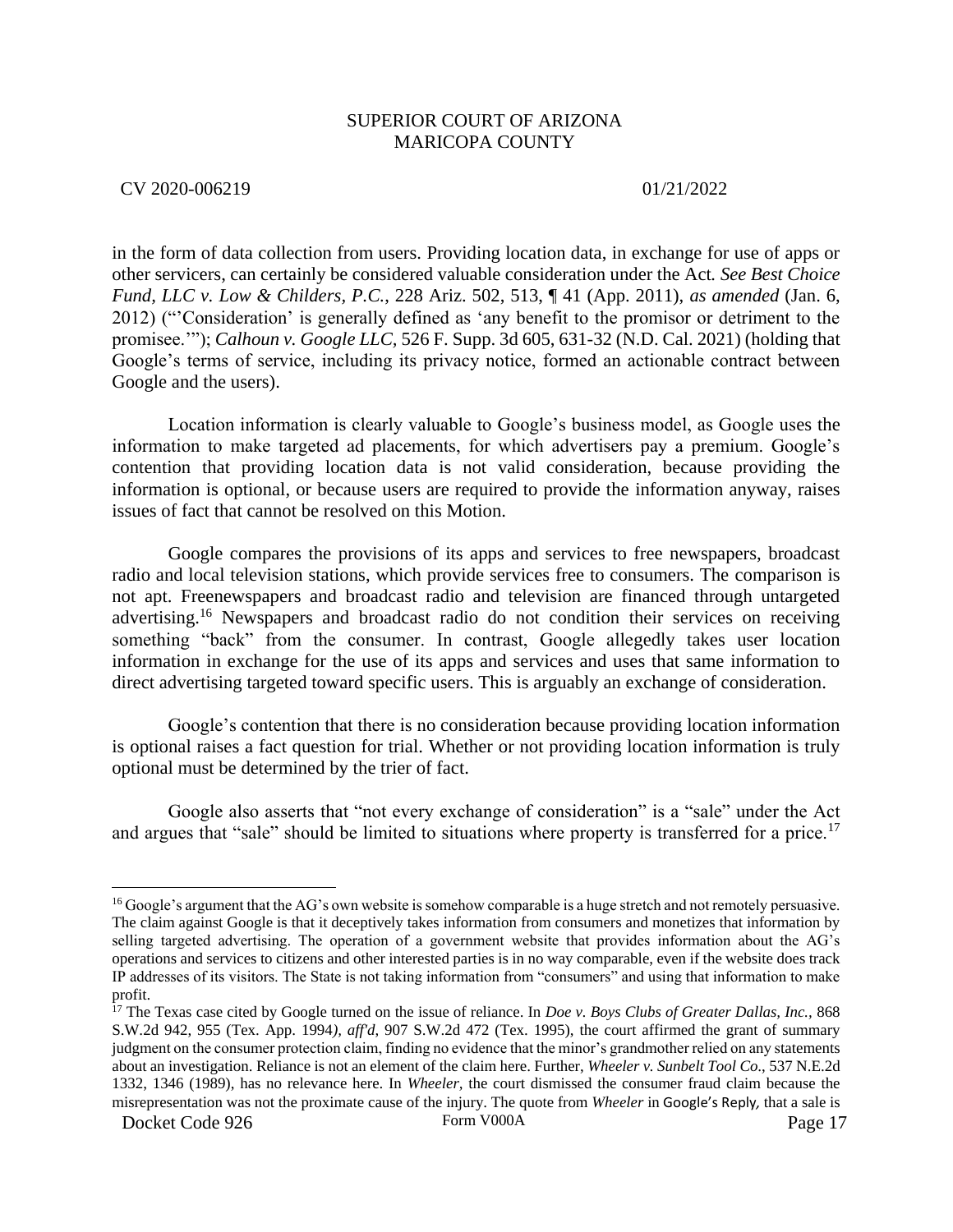CV 2020-006219 01/21/2022

Google's argument is contrary to the notion that the Act is remedial and should be broadly construed. *Green Acres* 127 Ariz. at 164.

The Act broadly defines "sale" to mean "*any* sale" of "*any* merchandise for *any* consideration." A.R.S. § 44-1521(7) (emphasis added). "Sale" is not limited to a transfer of title. "Merchandise" includes "intangibles" and "services." A.R.S.  $\S$  44-1521(5).<sup>18</sup> As such, the Act can cover transactions involving the exchange of information or data for use of a service, as the State has alleged here.<sup>19</sup>

There is, at a minimum, an issue of fact as to whether use of the apps represents an exchange of consideration and, therefore, a sale. There is a tenable claim that the consumer is provided a service in exchange for information data. Therefore, there is a plausible claim that the exchange is in connection with the sale of merchandise.

### **Nexus to Sale of Third-Party Advertisements**

The third type of sale alleged by the State involves Google's sale of targeted advertising to third parties. According to the State, Google makes money by selling advertising and providing that advertising to users of its apps and associated products. The advertising is targeted, based on a user's location. Advertisers bid more for targeted ad placements. The State essentially alleges that Google tricks consumers out of their confidential location information, and then profits from that deception, through its advertising practices. Accordingly, the State contends that the sale of ad placements to third parties based on deceptively obtained location data is part of the actionable deceit at issue.

The State does not claim that Google deceives or acts unfairly with regard to advertisers. Thus, the advertisers are not the people or consumers that are allegedly deceived. Nor is the State alleging that the ads themselves are deceptive. Rather, the State's theory is that Google deceives one group of people—users of its services—about the collection and use of their location data, and then uses that data to secure ad purchases from an entirely separate group of people—advertisers. According to the State, Google deceptively obtains location data and uses that data to sell

a "transfer of title in exchange for consideration," is taken out of context. The quote concerned the warranty claim and had nothing to do with the consumer fraud claim. *Id.* at 1339.

<sup>18</sup> *Enyart v. Transamerica Ins. Co.,* 195 Ariz. 71, 78, ¶ 19 (App. 1998), cited by Google, is not helpful. *Enyart*, without discussion or citation to authority, stated only that a settlement agreement was not a sale under the Act. That conclusion has no application here.

<sup>&</sup>lt;sup>19</sup> The cases Google cites have no relevance to the issue here. *Hickey v. Voxernet LLC*, 887 F. Supp. 2d 1125, 1130 (W.D. Wash. 2012), and *Wofford v. Apple, Inc.,* No. 11-CV-0034 AJB NLS, 2011 WL 5445054, at \*2 (S.D. Cal. Nov. 9, 2011), stated that "free" software updates were not "sales." The question here is not whether free software updates are sales. Rather, the issue is whether an exchange of location information for Google's services provided in apps can constitute consideration for a sale under the Act.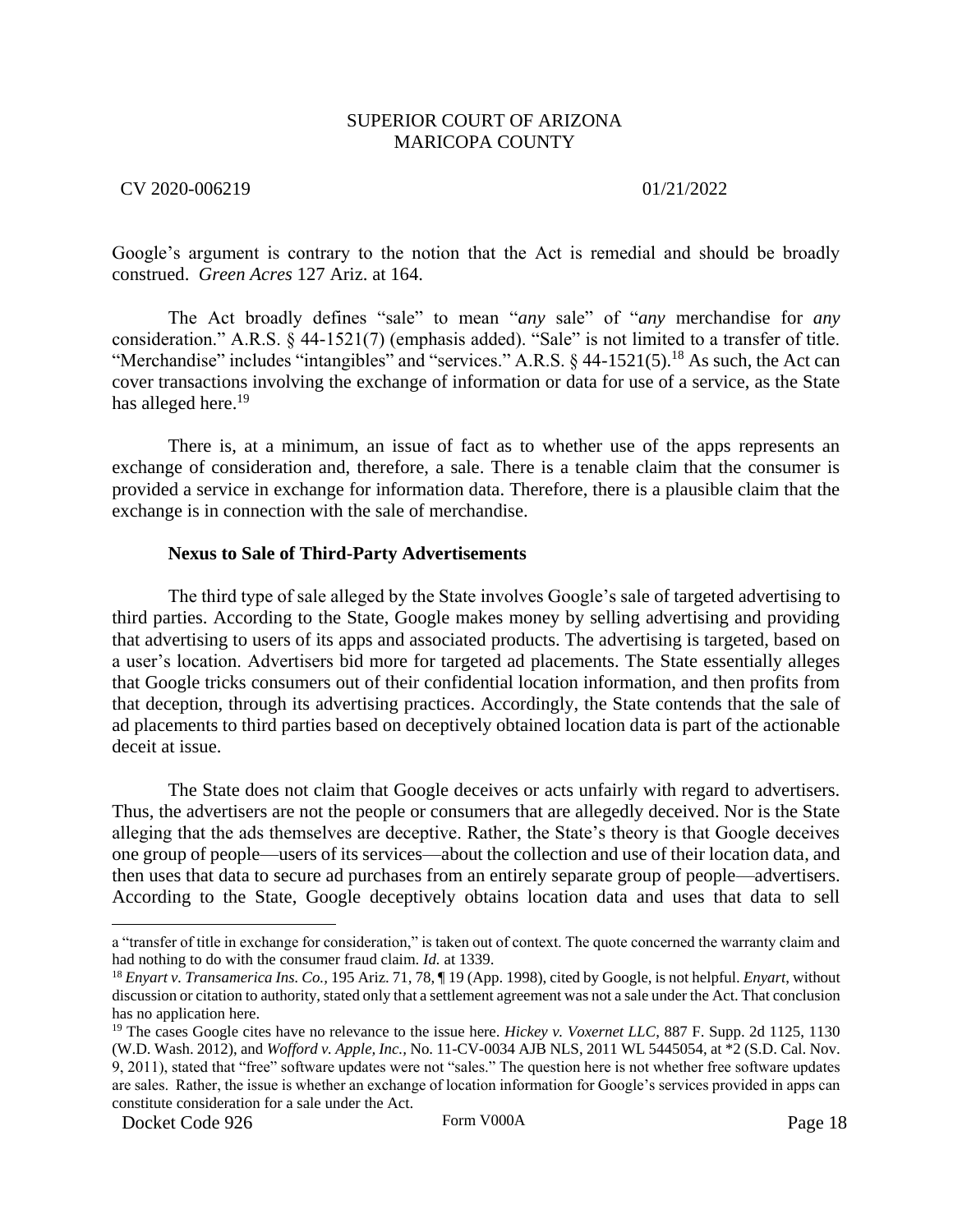CV 2020-006219 01/21/2022

advertising. As such, the deception is allegedly "in connection with" a sale of the advertising. *See Powers*, 229 Ariz. at 561, ¶ 19.

The State claims Google is a matching business. It matches users of its services with targeted third-party advertisers. This "two-sided platform" is, according to the State, one cohesive sale involving the consumer. The sale to the advertiser would not exist, but for the deceitful taking of the location data.

The State has not cited a single case in the consumer fraud or general fraud context that has adopted or even discussed the "two-sided platform" theory. The State relies solely on *Ohio v. Am. Express Co*., 138 S. Ct. 2274, 2286 & n.8 (2018), an antitrust case, in which the United States Supreme Court held that the two-sided market for credit card transactions should be analyzed as a single cohesive transaction to determine whether the credit card company's conduct had anticompetitive effects. The Supreme Court stated that two-sided platforms are "best understood as supplying only one product— transactions -- which is jointly consumed by a cardholder and a merchant." In the credit card market, the two-sided platform consists of the cardholder, who uses the payment card, and the merchant, who accepts the card as payment. *Id.*

In the credit card context, the customer and the merchant have direct interaction in the exchange of payment for goods and services. The credit card company facilitates the transaction.

Google does not, however, facilitate a transaction between a user and an advertiser. Device users use Google's apps to obtain desired information through the app, not to enter into a transaction with an advertiser.

Google contends that the State's position that sales to ad purchasers, temporally and factually removed from the deceptive practices concerning consumers, are not actionable. Google argues that the Act requires a direct misstatement in connection with a sale - either from the defendant or about the defendant's products.

Google cites *State Farm Fire & Cas. Co. v. Amazon.com Inc.,* No. CV-17-01994-PHX, 2018 WL 1536390, at \*5 (D. Ariz. Mar. 29, 2018), which involved a claim by a subsequent buyer of a home who was not privy to the misrepresentations made to the original buyer. *Amazon,* however, is not directly instructive to the question here, which is whether Google's use of the deceptively obtained data to sell advertising to others is an essential, related part of a consumer transaction.

The State contends that there is a sufficient nexus because Google uses location information in advertising—albeit not advertising of its own products. The State submits that it is not possible to really separate the advertising sales from the alleged deceptive collection of location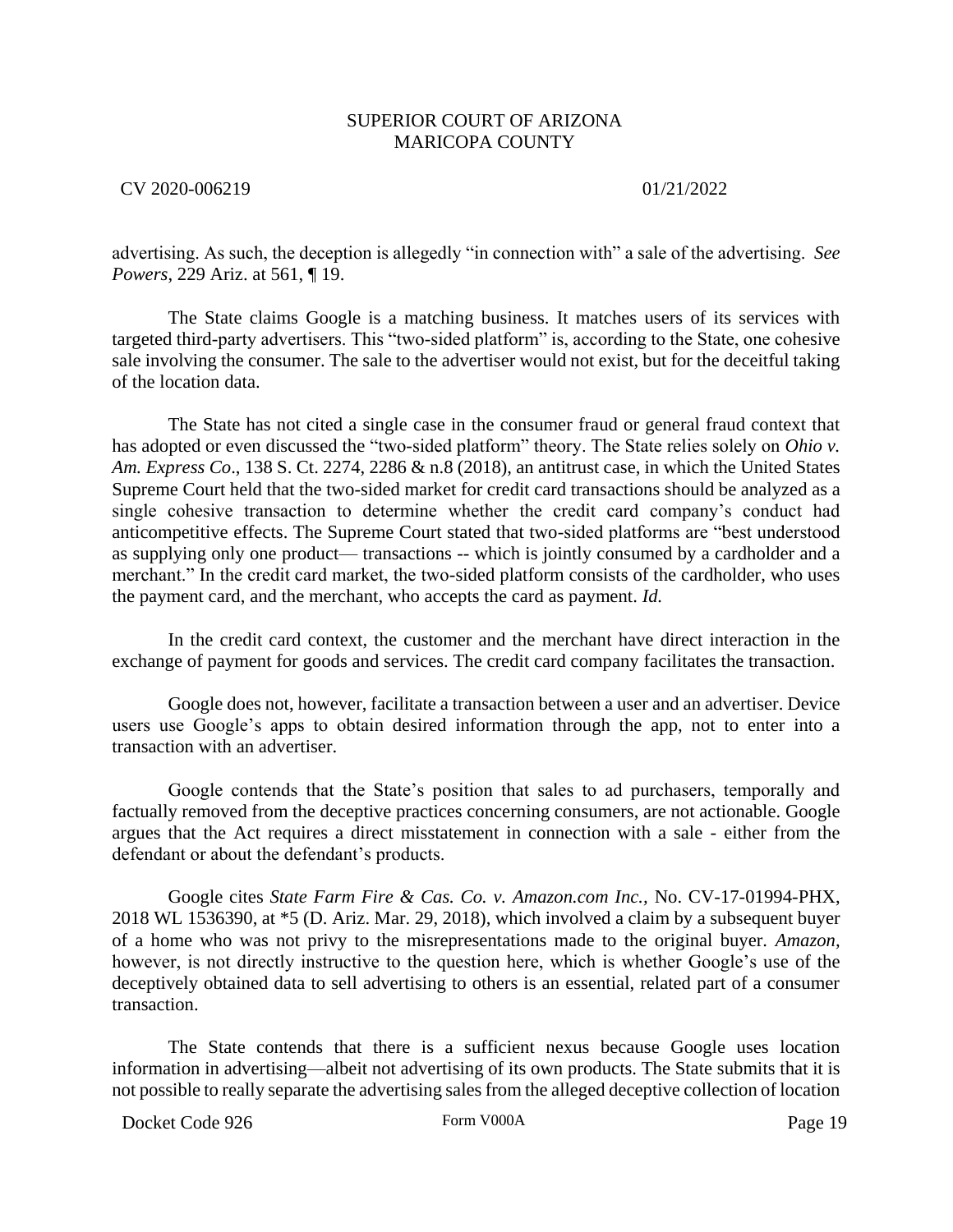### CV 2020-006219 01/21/2022

data. The alleged deception is necessary, according to the State, to enable location data to be acquired, which is in turn essential to the sale of advertising to third parties.

Indeed, the deception is essential to Google's business model, as up to 95% of its ad business is targeted to location data. The revenue from the advertising allows Google to provide "free" services and apps. In other words, the deceptive collection of location data, through the provision of various apps and services, is integral to Google's business of selling targeted ad placements. One could not exist without the other. Therefore, according to the State, they both must be considered together as a single congruent transaction, in determining whether there has been deception in connection with a sale or advertising.

As the Court has previously stated, the notion that the requisite sale under the ACFA can be a sale to someone other than a consumer is counterintuitive. The purpose of the Act is to protect consumers.

As discussed above, the ACFA does not cover all deceit. Rather, it encompasses only deceit "in connection with" the sale or advertising of merchandise. The fact that Google uses location information, allegedly obtained by deceit, to sell advertising to advertisers, geographically and temporally removed from the consumer transaction, does not render the original consumer transaction to have been "in connection with" the sale or advertising of merchandise.

There is no support for the State's theory in the wording and intent of the Act. The wording of the statute expressly requires the use of deception "in connection with" a sale or advertising, irrespective of whether the claim is brought by the State or a private party. A.R.S § 44-1522(A). Although the Act is intended to be given broad application "to eliminate unlawful practices in merchant-consumer transactions", *Madsen*, 143 Ariz. 614 at 618, no court has expanded it to sales, not even alleged to be deceptive, to someone other than a consumer.

The Court finds that the State's "two-sided platform" theory is not legally or factually plausible in the context of a consumer fraud claim. There is an insufficient nexus between the alleged deceit of consumers and sale of advertising to third parties, as a matter of law.

The "two-sided" platform theory does not give rise to a consumer fraud claim. If there were no fraud or deceit in connection with the original sales to consumers or in connection with the use of apps, then clearly the "two-sided" platform theory would not give rise to a claim, because there would have been no fraud or deceit at all. A "sale" a third party, that involved no deceit, cannot give rise to a claim.

That does not necessarily mean, however, that the sale of advertising to third parties will not be admissible at trial. The sale of advertising to third parties is part of the entire "story" of why